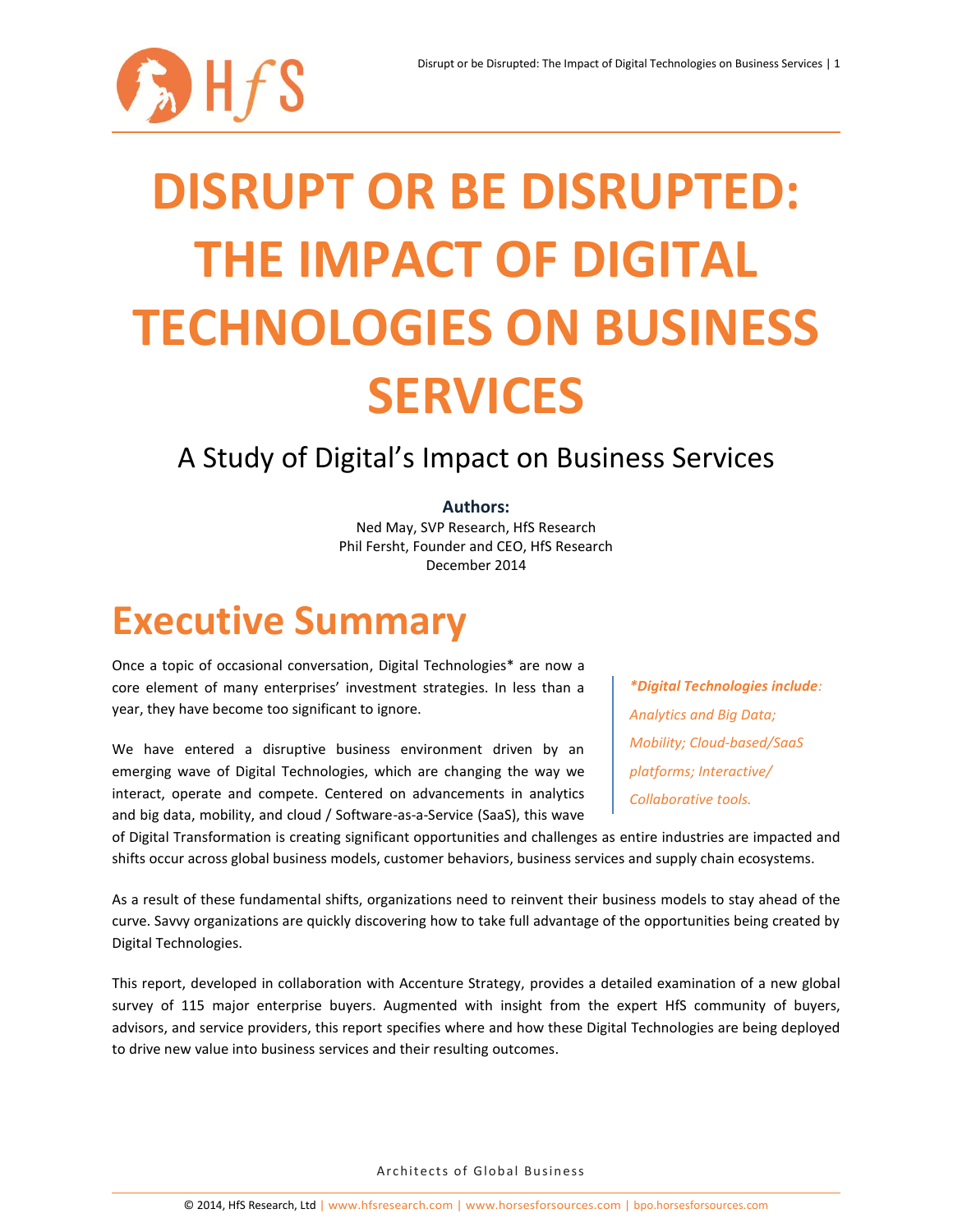

Digital is a very real phenomenon and is changing the very fabric of enterprise operations. Gains are being realized, but there is a risk that many new investments will be misdirected as unfocused hype and enthusiasm overshadows the need for a rational, well-planned and measured approach.

### The Excitement Surrounding Digital Is Justified

*With all the attention and corresponding messaging being directed at Digital Transformation today, it is fair to ask whether Digital Transformation is merely another fad or truly the next wave of technological evolution.* The results are in, and the verdict is clear. One hundred percent of enterprise respondents agree that Digital Technologies are fundamentally changing the industries in which they operate. They have already identified specific outcomes they aim to achieve, such as improving the usefulness of operational insight. Moreover, a majority of respondents either intend to appoint senior leadership to oversee their organization's Digital Transformation, or have already done so.

*One hundred percent of enterprise respondents agree that Digital Technologies are fundamentally changing the industries in which they operate.*

### Enterprises Moving Into Piloting Phase

*Organizations are moving into an active phase of adoption, though significant work remains to be done.* The focus on "Digital" is relatively new, but leading enterprises have moved beyond the initial phase of exploration and discovery and are actively investing to build the necessary capabilities and skills. The reasons for this are likely twofold:

First, while the use of the term "Digital" to describe such tools holistically is relatively new, the underlying technologies and attention paid to analytics, mobility, collaboration, and cloud are not. Pockets of experimentation and activity have been ongoing for years.

Second, Digital brings a framework that places each underlying technology in context and, in turn, enables greater benefits than would be possible from each in isolation. Leading adopters are now integrating such activities under one banner, which is raising the collective profile of Digital and leading to increased investment across all Digital Technologies. Analytics, mobility, cloud, and collaboration technologies are all being cited as having meaningful impacts on the management of shared services today.

*"We simply cannot afford not to do this if we want stay ahead of our market."*

According to the services governance lead for a major global media organization, *"It's made sense to group together our core initiatives across analytics, mobile, social and cloud under one of our key operations executives, who has adopted the mantle of Digital Transformation head. His role is to work across the key stakeholders in our business and IT groups, in addition to our service providers and consultant partners to drive a concise, definitive roadmap for the firm. We simply cannot afford not to do this if we want stay ahead of our market."*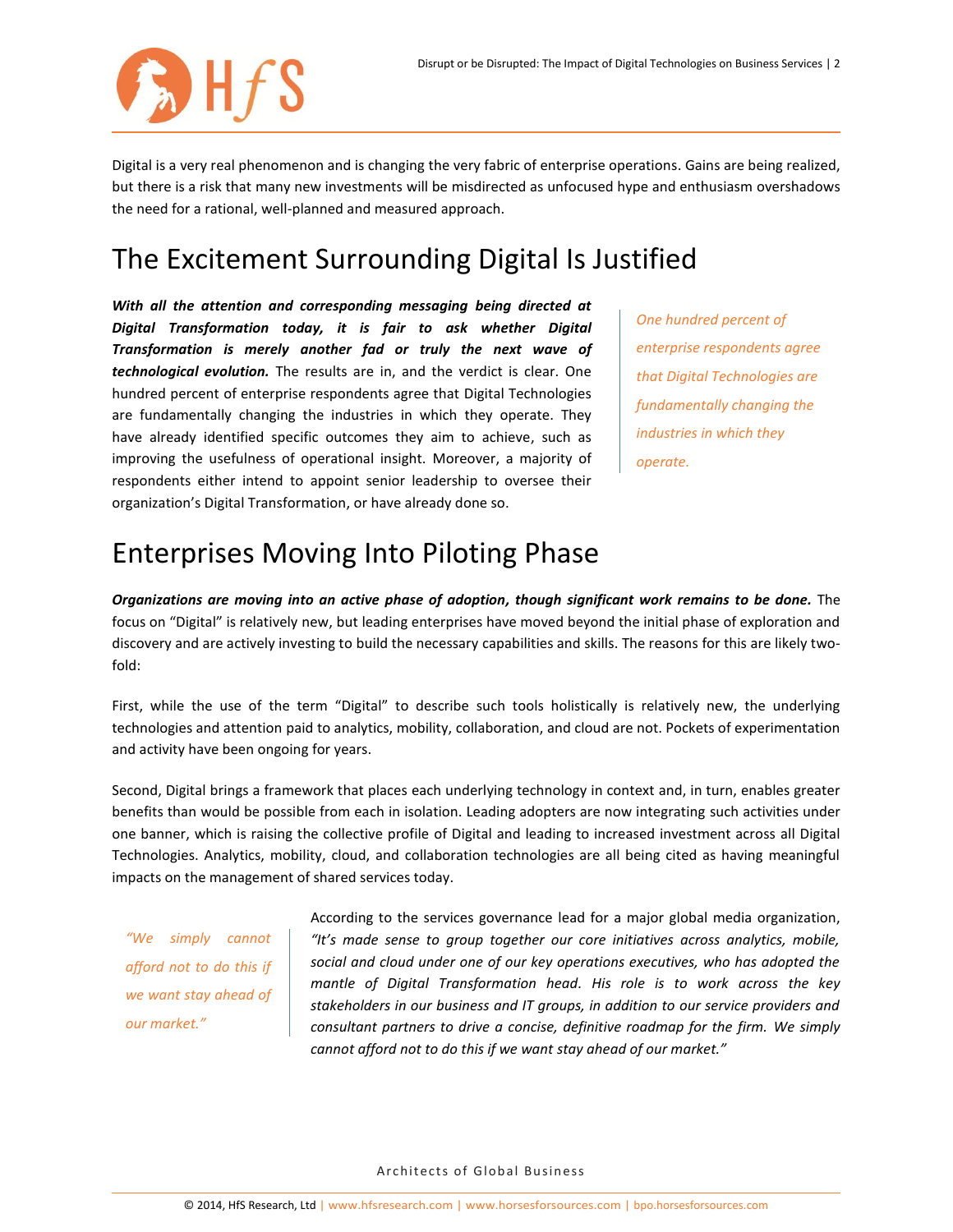

### However, Warning Bells Are Beginning To Sound

Digital is capturing the attention of high-level executives across many firms. This is not necessarily negative, but the level of these individuals' involvement indicates that decision cycles may be lengthening at a time when technology cycles are speeding up. Furthermore, firms seem inclined to experiment with and deploy these technologies without engaging outside help, which risks foregoing the value to be gained from external expertise.

### Key Takeaways

- **» Digital disruption is seen as a real trend with unanimous support.**
- **» Adoption is fueled by a need to gain better insight and improve competitiveness as well as lower cost.**
- **» Impact is anticipated to be broad - going beyond Sales and Marketing to even Engineering and HR**
- **» Enterprises believe they have the talent, if not the technology, to compete.**
- **» Enterprises risk wasting investments as they look to do it all themselves.**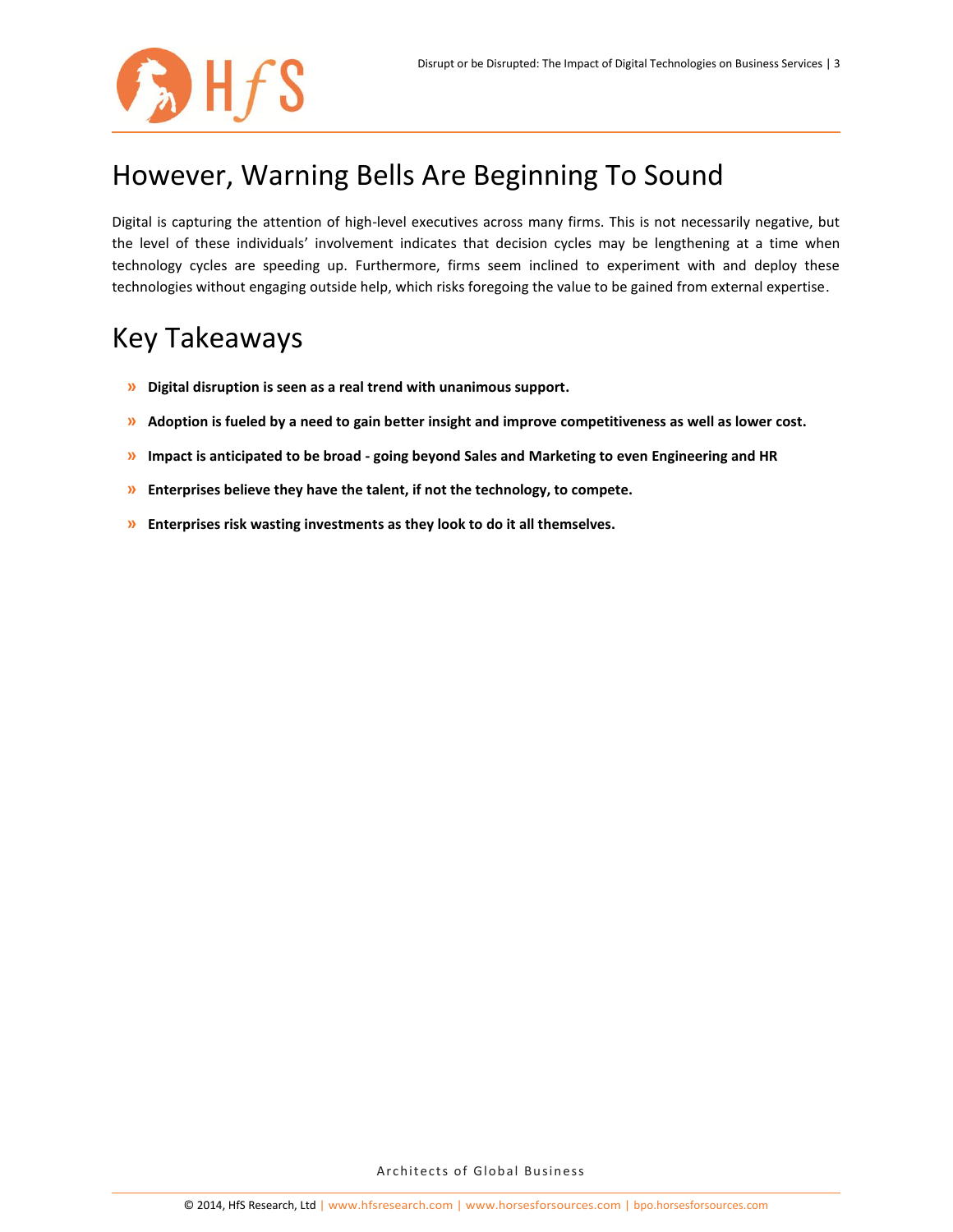

## **Table of Contents**

| The Benefits And Impact Of Digital Across The Breadth Of Business Services And Operations Is Poised To Be Widespread 9       |
|------------------------------------------------------------------------------------------------------------------------------|
|                                                                                                                              |
|                                                                                                                              |
| Enterprises Need Clarity Of Leadership Across Business And Technology Lines With Their Digital Approach 13                   |
|                                                                                                                              |
|                                                                                                                              |
| Part III: Most Enterprises Have Faith In Their Capabilities To Derive Benefits From Digital  17                              |
|                                                                                                                              |
| Service Governance Teams Strong In Tactical Execution, But Falling Short With Creative Thinking And Changing Old Habits . 20 |
|                                                                                                                              |
|                                                                                                                              |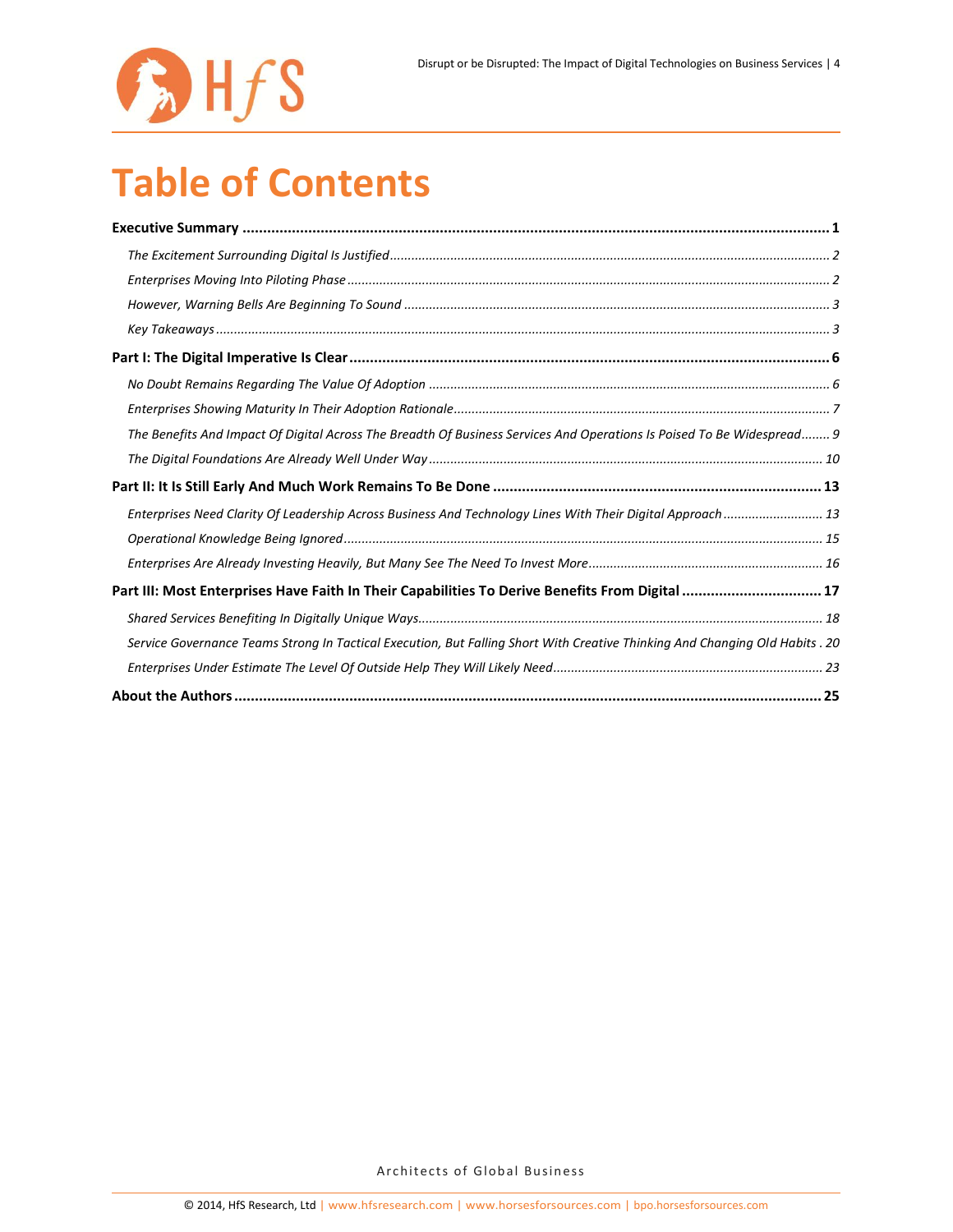

## **List of Exhibits**

| Exhibit 8: Investment Approach to Digital Technologies for Enterprises with Revenue above \$10 Billion16        |  |
|-----------------------------------------------------------------------------------------------------------------|--|
|                                                                                                                 |  |
|                                                                                                                 |  |
|                                                                                                                 |  |
| Exhibit 12: Impact of Digital Technology on Business Services within Shared Services and Outsourcing20          |  |
| Exhibit 13: Effectiveness of Shared Services and Outsourcing in Executing Digital Transformation21              |  |
| Exhibit 14: Major Impediments to Adopting Digital Technology for Enterprises with Revenue above \$10 Billion 22 |  |
| Exhibit 15: Where Investments in Digital Transformation Will Occur In the Next Two Years23                      |  |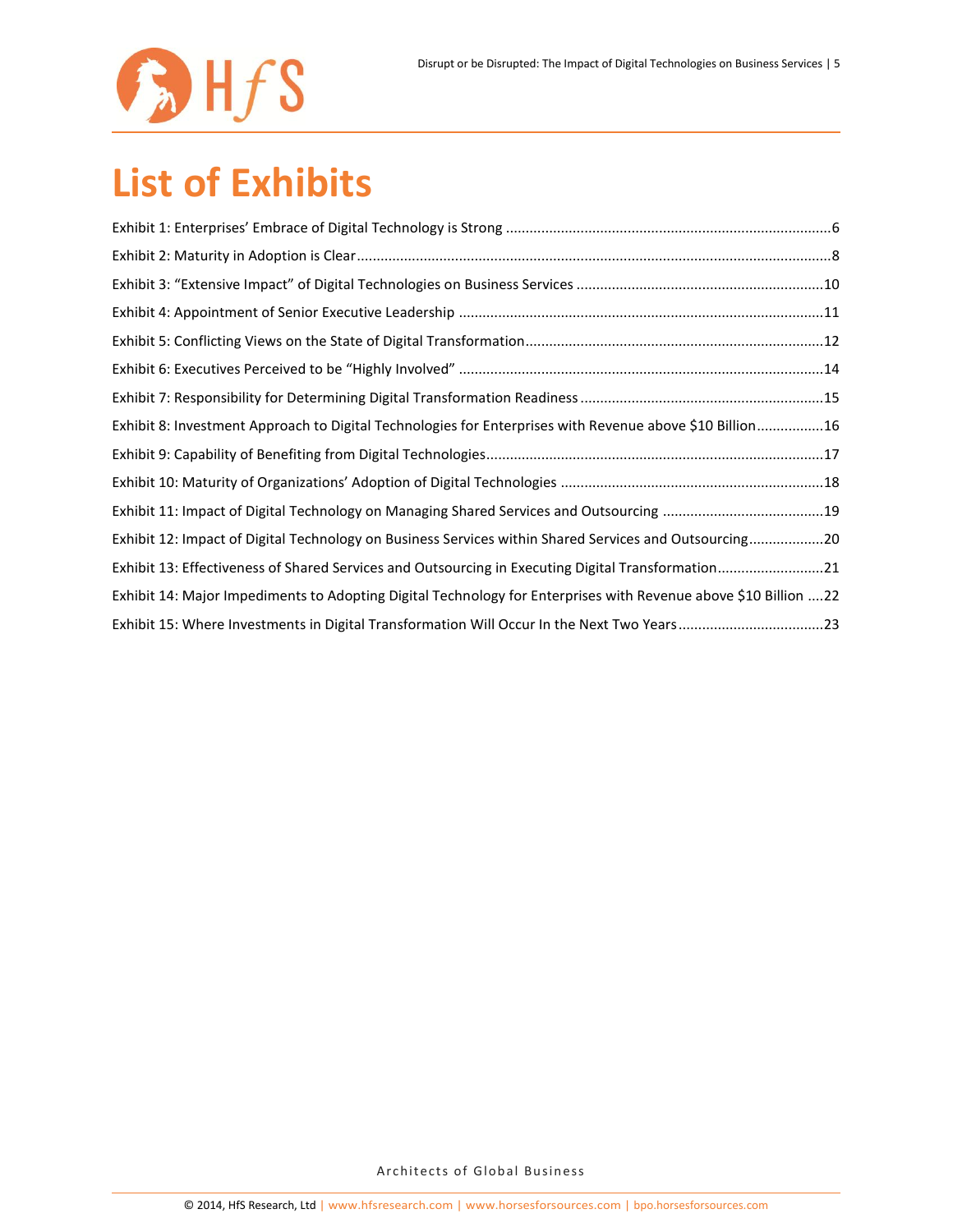

## **Part I: The Digital Imperative Is Clear** No Doubt Remains Regarding The Value Of Adoption

The arrival of every incremental technological innovation seems to trigger a disproportionate amount of media and analyst hype. Occasionally, advances come along that capture the mindshare of enterprise buyers as well. And very occasionally enterprises will embrace and adopt a technology *en masse*. All of which suggest that it would be easy to ignore much of the attention being directed at what is being labeled "Digital Technology". The term itself, after all, could be deemed vague or even a rehash of yesterday's news.

However, in our landmark survey of enterprise buyers, the verdict regarding Digital Technologies is loud and clear. As can be seen in Exhibit 1, 100% of respondents agree that "the new wave of Digital Technologies is *fundamentally changing the way entire industries will operate,*" with nearly two-thirds (61%) strongly agreeing with this statement. All but 6% of respondents believe that enterprises that fail to embrace Digital Transformation will lose ground to competitors very quickly in the next few years.



### **Exhibit 1: Enterprises' Embrace of Digital Technology is Strong**

*Source: HfS Research "Impact of Digital on Business Services" Study 2014, N = 115 Enterprise Buy-side Executives*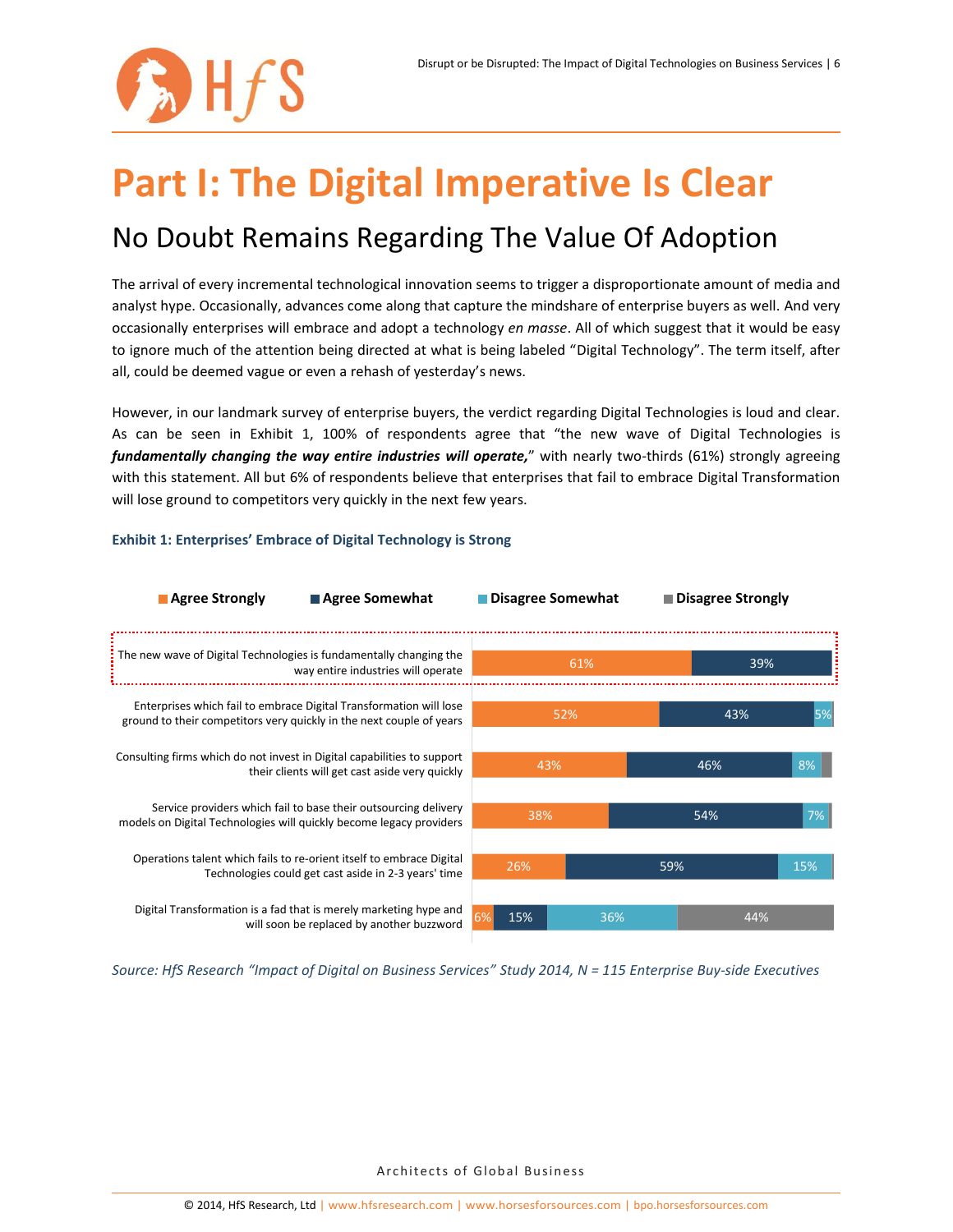

**The sense of urgency in North America is even stronger.** When respondents are segmented by location, it becomes evident that the Digital imperative is particularly powerful in North America, where nearly two thirds (64%) of respondents agree strongly that enterprises that fail to embrace Digital Transformation will lose ground to their competitors very quickly in the next few years. This compares to only 42% of respondents in Western Europe who felt this way. In all, 98% of North American respondents agree with this statement, though with 95% of Western European respondents also sharing some level of agreement, it is clear the pressure is being felt there as well but is lagging somewhat as North America emerges more quickly from the global recession. Moreover, Europeans have traditionally been more conservative adopters of new business models than North Americans, especially where there are strong technical components. We observed this with cloud computing, where initially the primary adoption came from North American organizations, before other regions started to close the adoption gap.

**Service providers are equally pressed to meet Digital expectations.** Buyers' expectations for external service providers are higher than for internal talent when it comes to digital technologies. Nearly two in five respondents (38%) strongly believe that service providers that fail to base their outsourcing delivery models on Digital Technologies will quickly become legacy service providers, as shown in Exhibit 1. However, only one in four feel the same way about their own talent, and when these respondents are limited to those from enterprises with revenues greater than \$10 billion, that proportion drops to less than one in five (18%). There are also indications that the challenge for service providers is even greater if they serve the mid-market, with nearly half (49%) of respondents from companies in the \$1B-to-10B range strongly agreeing that service providers must quickly adapt or they will be relegated to has-beens.

## Enterprises Showing Maturity In Their Adoption Rationale

**Deriving "insight" is greatest driver of adoption.** Improving the usefulness of operational data to increase productivity is viewed as the number one driver behind the adoption of digital technology today with 100% of respondents seeing it as important and nearly three fourths (73%) viewing it as very important. Similarly, the third most important driver is driving insights around markets to improve competiveness with 70% of respondents viewing this as critical. These results provide a very clear indication of where and how these technologies can be applied, showing maturity in enterprise rationale.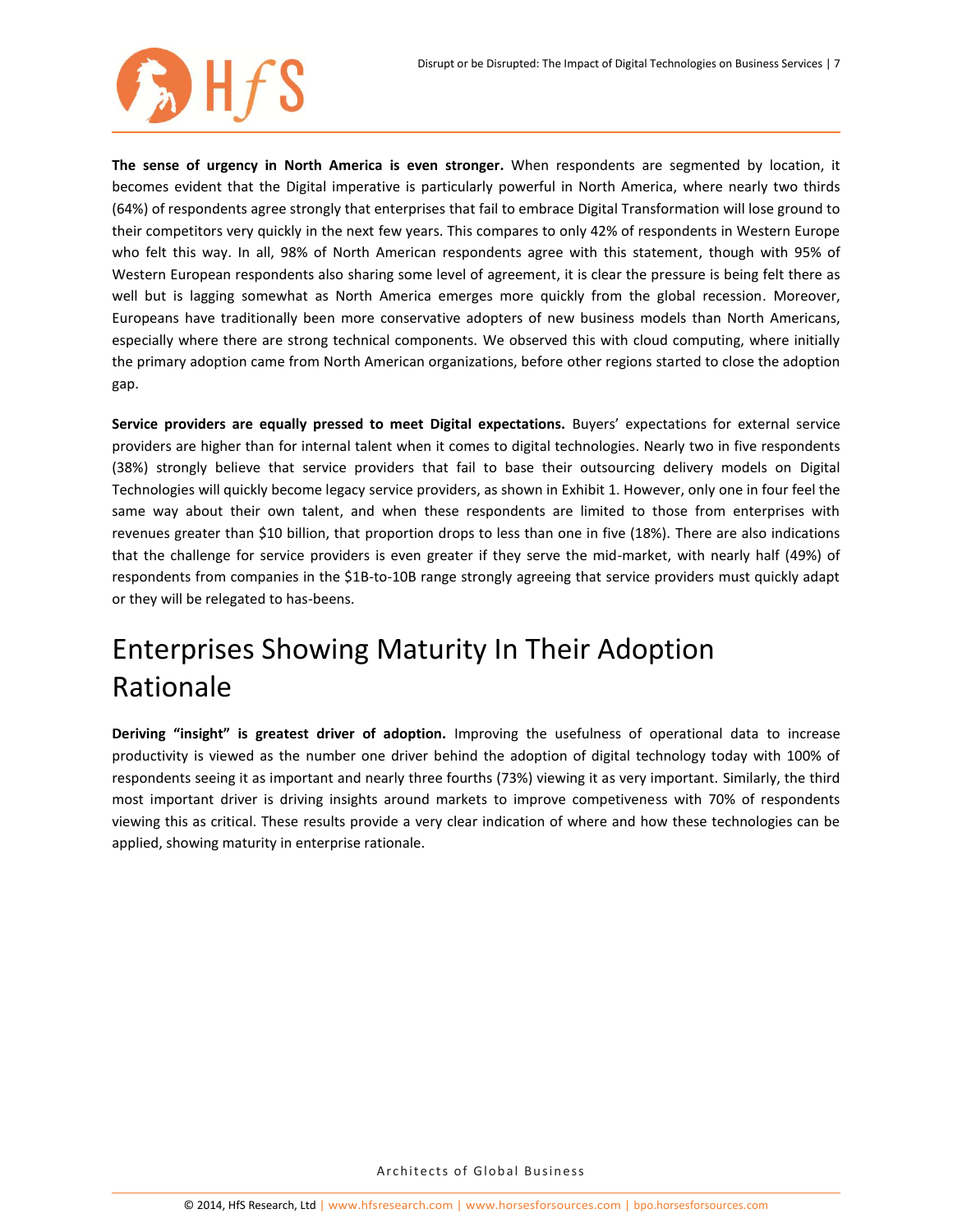

#### **Exhibit 2: Maturity in Adoption is Clear**

*Thinking about the adoption of Digital Technologies, how important would you say the following business drivers are to your organization?*

| ■ Very Important / Critical                                                                                        | ■ Somewhat Important |     | Not Important |     |  |
|--------------------------------------------------------------------------------------------------------------------|----------------------|-----|---------------|-----|--|
| Improve usefulness of operational insights/data to improve<br>productivity                                         | 73%                  |     |               | 27% |  |
| Decrease costs of running operations and/or increase efficiency                                                    | 72%                  |     |               | 27% |  |
| Improve targeting and usefulness of market insights / data to<br>improve competitiveness / growth opportunities    | 70%                  |     |               | 27% |  |
| Improve integration of processes and operations across outsourcing,<br>shared services and internal business units | 65%                  |     | 33%           |     |  |
| Enhance the interactive / collaborative capability of employees,<br>customer and partners                          | 60%                  |     | 39%           |     |  |
| Improve the mobility experience of customers and partners                                                          | 57%                  |     | 34%           | 9%  |  |
| Break from legacy technology that is holding back                                                                  | 47%                  |     | 39%           | 14% |  |
| Create a more analytical culture among staff                                                                       | 42%                  |     | 51%           | 7%  |  |
| Promote more creative thinking and collaboration among staff                                                       | 41%                  |     | 53%           | 6%  |  |
| Fear of losing ground to competitors                                                                               | 36%                  |     | 52%           | 13% |  |
| Be seen as a more technologically savvy organization                                                               | 34%                  | 43% |               | 23% |  |
| Improve the mobility experience of employees                                                                       | 32%                  | 58% |               | 10% |  |

*Source: HfS Research "Impact of Digital on Business Services" Study 2014, N = 115 Enterprise Buy-side Executives*

**Yet cost reduction and efficiency gains remain the ever-present need.** Despite the forward-looking nature of Digital adoption, the second most important business driver is identified as the need to reduce costs or increase efficiency: an important reminder of the continued pressures internal services organizations continue to face. Doing more with less is the new normal for enterprises today.

**The prospect of improved integration across internal and external services is fueling demand.** As shown in Exhibit 2, 98% of respondents indicate that one important driver of adoption is the need to better integrate processes and operations across outsourcing, shared services, and internal business units. As the CFO of a major publishing enterprise

*"The level of attention being directed on Digital today is letting me reframe conversations around not just how we are completing tasks but what we are really trying to accomplish and with whom this can best be done."*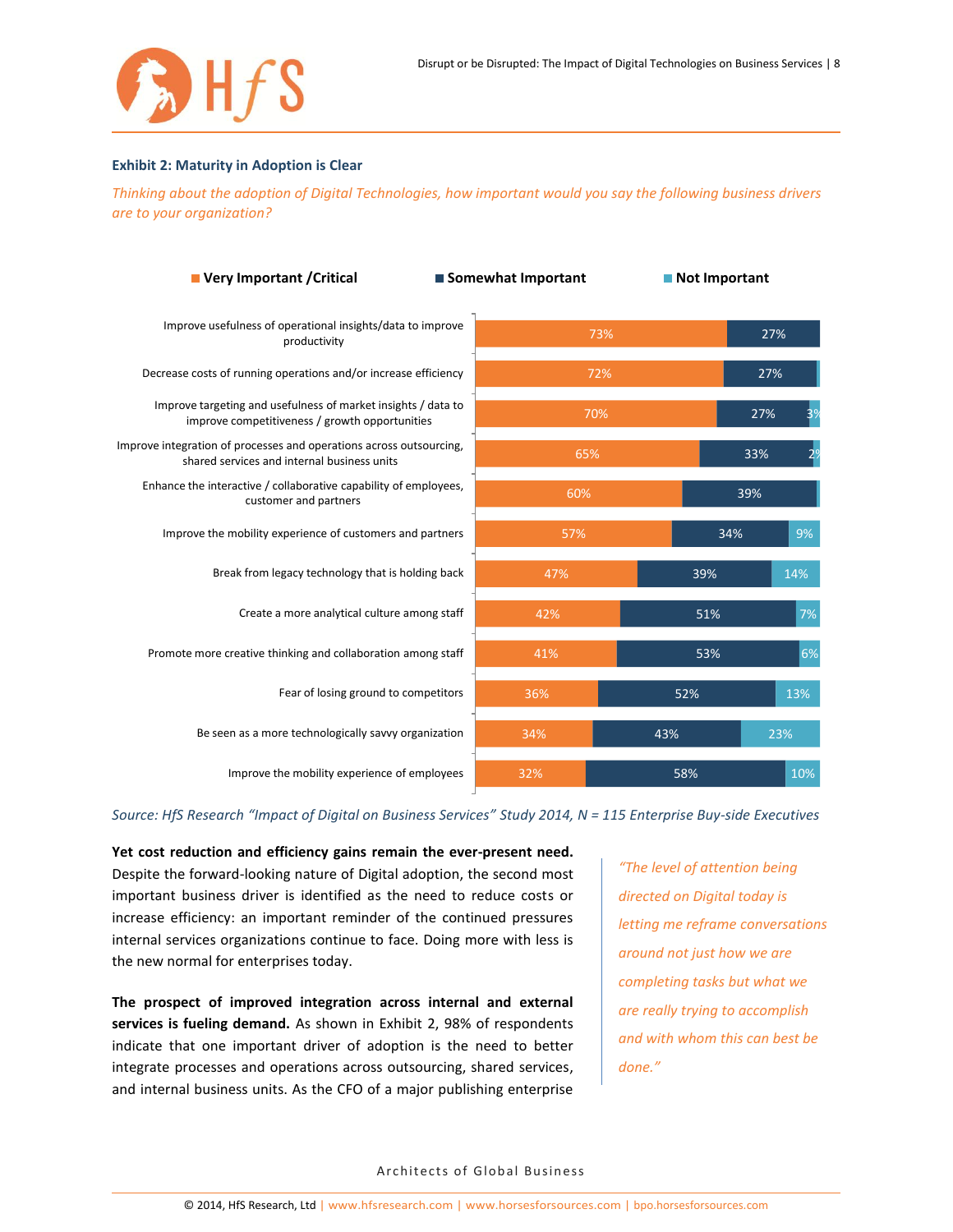

we interviewed said, *"the level of attention being directed on Digital today is letting me reframe conversations around not just how we are completing tasks but what we are really trying to accomplish and with whom this can best be done."*

**There's a need to balance the needs of leadership with the needs of the business.** When considering the drivers, some caution is required. Segmenting respondents by a variety of demographics shows some differences in the drivers that are important and highlights a non-uniform approach to the opportunity today. One of the most significant differences can be found in the enterprise approach to mobility and how that operates as a driver of adoption. In the aggregate view, it is clear that the importance of enabling the mobile experience for customers and partners far exceeds the importance of enabling employees because almost twice as many feel strongly about the former: 57% versus 32%. However, when this data is limited to those respondents occupying the C-suite, the proportion of those who view the mobile enablement of customers as very important (48%) much more closely approaches the number of those viewing the mobile enablement of employees as very important (37%). From the perspective of a senior executive, such a view makes sense. They are on-the-go, and they want access to their critical enterprise information 24/7. However, from an impact perspective, the rest of the company feels a greater gap between the benefits for external and internal needs. This could all make for awkward discussions about budgeting limited resources for new technologies.

## The Benefits And Impact Of Digital Across The Breadth Of Business Services And Operations Is Poised To Be Widespread

Despite a few divergent opinions regarding the primary business needs driving Digital adoption, there is little doubt across all respondents as to the broad impact these technologies will have on business services. Exhibit 3 highlights respondents' perceptions of the business services that have seen an extensive impact from Digital Technology over the last two to three years, as well as those that will see an extensive impact over the next two to three years. While the effect of Digital was uneven in the past, the impact over next two to three years is expected to be much more profound and widespread. For example, while more than four in ten respondents witnessed an extensive impact on sales in the past, less than a fifth saw the same with procurement. However, in the future, though sales and customer service will remain the area of greatest impact, marketing, logistics, procurement, and even F&A will follow much more closely.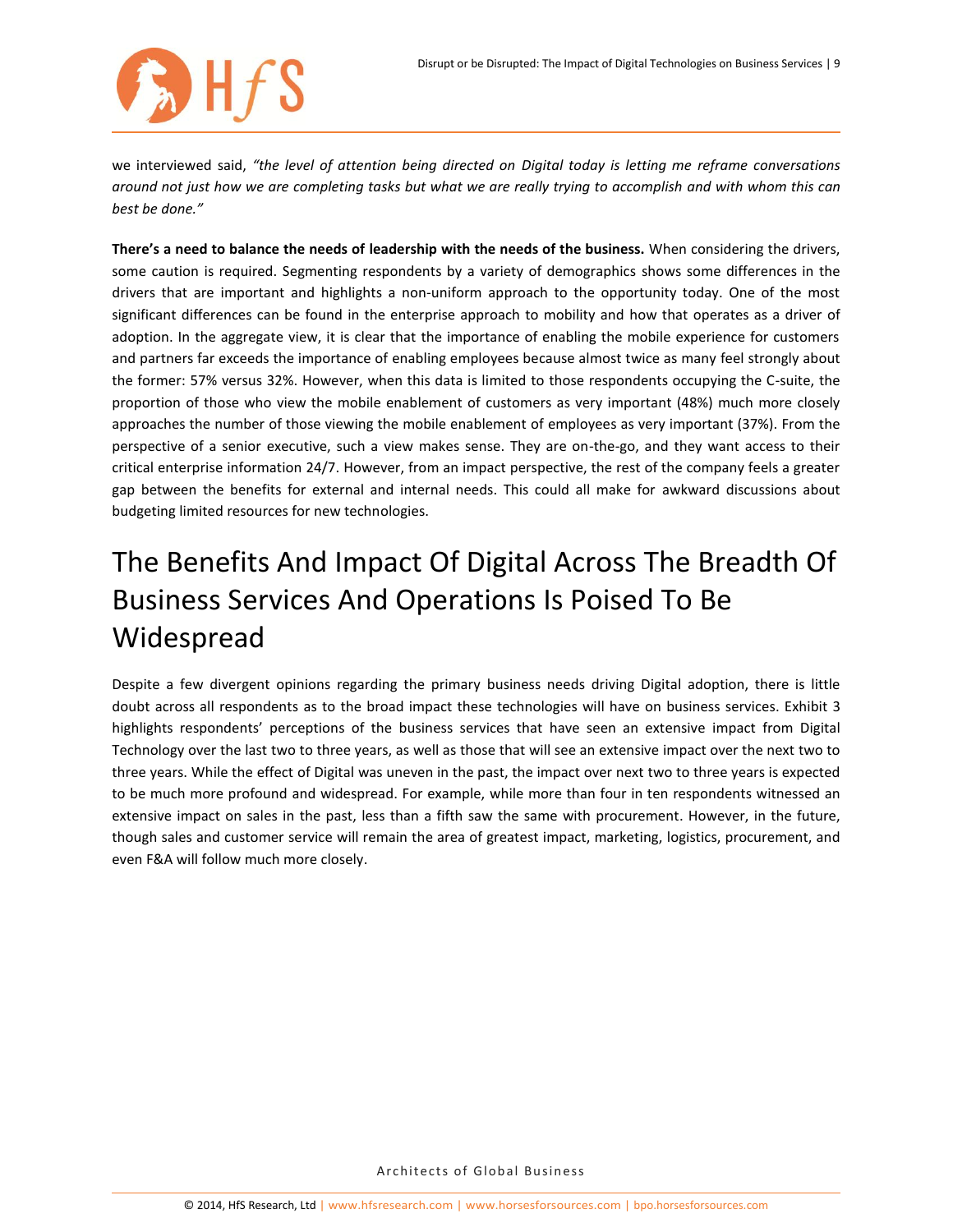#### **Exhibit 3: "Extensive Impact" of Digital Technologies on Business Services**

*How much impact will Digital Technologies have on the following business services in your organization in the next 2-3 years?*



### **Past 2 - 3 years Next 2 - 3 years**

### *Source: HfS Research "Impact of Digital on Business Services" Study 2014, N = 115 Enterprise Buy-side Executives*

**Sales / Customer service / CRM remains hot.** The investments in enabling sales and customer service processes that fueled much of Digital adoption in the recent past will continue to increase with more than half (60%) of respondents anticipating an extensive impact from the adoption of Digital in this area over the next two to three years. However, as we highlighted above, the impact will clearly spread to other areas and place broader demands on enterprise resources.

### The Digital Foundations Are Already Well Under Way

**Digital Transformation requires much more than the implementation of new technology.** It requires significant changes to strategy, people and processes as well. One of the most encouraging results from the survey is the evidence that enterprises are starting to make the changes necessary to realize the benefits of going Digital. New leadership, new process models, and new technologies are all being tried and tested today.

**Over one-third of enterprises already have senior Digital leadership in place.** Respondents indicated that within two to three years, more than half (57%) will have appointed a senior executive leader to run their Digital Transformation strategies. Furthermore, as can been seen in Exhibit 4, nearly two in five (38%) have already appointed someone to this role today. Clearly, this opportunity is being embraced at the highest levels of most enterprises.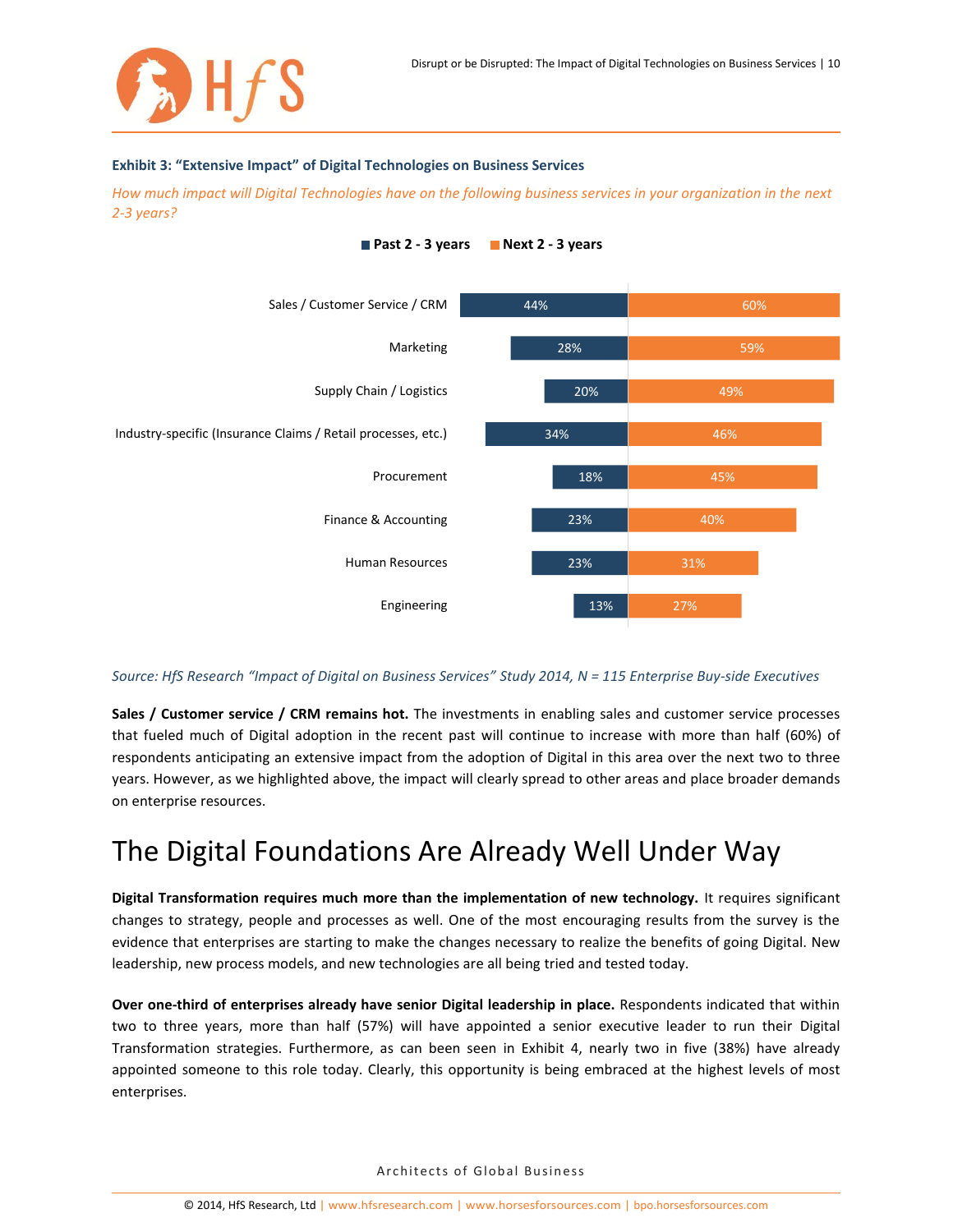

#### **Exhibit 4: Appointment of Senior Executive Leadership**

*Has your organization appointed a senior executive to lead the Digital Transformation strategy?*



#### *Source: HfS Research "Impact of Digital on Business Services" Study 2014, N = 115 Enterprise Buy-side Executives*

**However, one-quarter of respondents have no plans to put dedicated leadership into place.** A need that is apparent and urgent to a majority of enterprises is being missed or ignored by a significant number of others. For those with no plans to appoint senior leadership to run their Digital Transformation, there is a real risk that they may see their businesses overtaken by those that dedicate specific leadership focus to the topic. While Digital Technologies enable a broad range of incremental improvements to individual processes, they also have the potential to completely redefine those processes, if not entire core functions. As one executive told us, "our CEO is pushing my team to look across the top of traditional process walls."

**Enterprises are piloting Digital on their own.** More than half of all enterprises (53%) indicate they are actively piloting Digital Technologies today. In contrast, less than a third (31%) of the service providers surveyed indicated that the enterprises they work with were at this stage. This implies that a significant number of enterprises may be experimenting with Digital on their own, without enlisting the help of outside service providers. Furthermore, as seen in Exhibit 5, slightly more than one in ten (12%) service providers indicate that their clients have a clear strategy, while nearly one in five (18%) enterprise respondents indicate that a strategy is in place. This, again, indicates that service providers are not entirely attuned to all the Digital Transformation initiatives that are underway. That said, there does seem to be some base level of involvement, with 44% of service provider respondents at least seeing enterprises evaluate Digital today.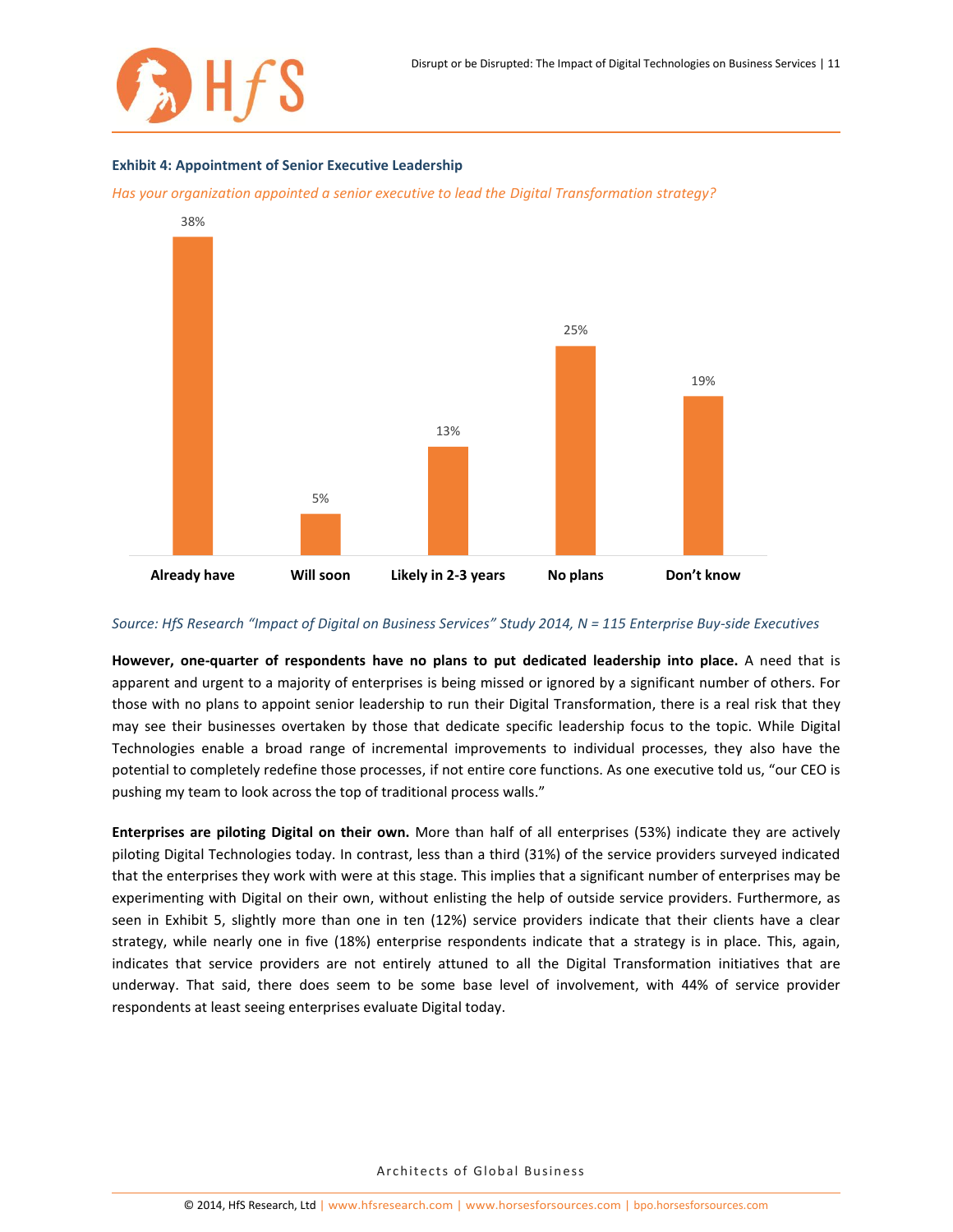

### **Exhibit 5: Conflicting Views on the State of Digital Transformation**

*How would you best describe your organization's (or your client's) stance towards Digital Transformation?*



*Source: HfS Research "Impact of Digital on Business Services" Study 2014, N = 115 Enterprise Buy-side Executives, 156 Providers*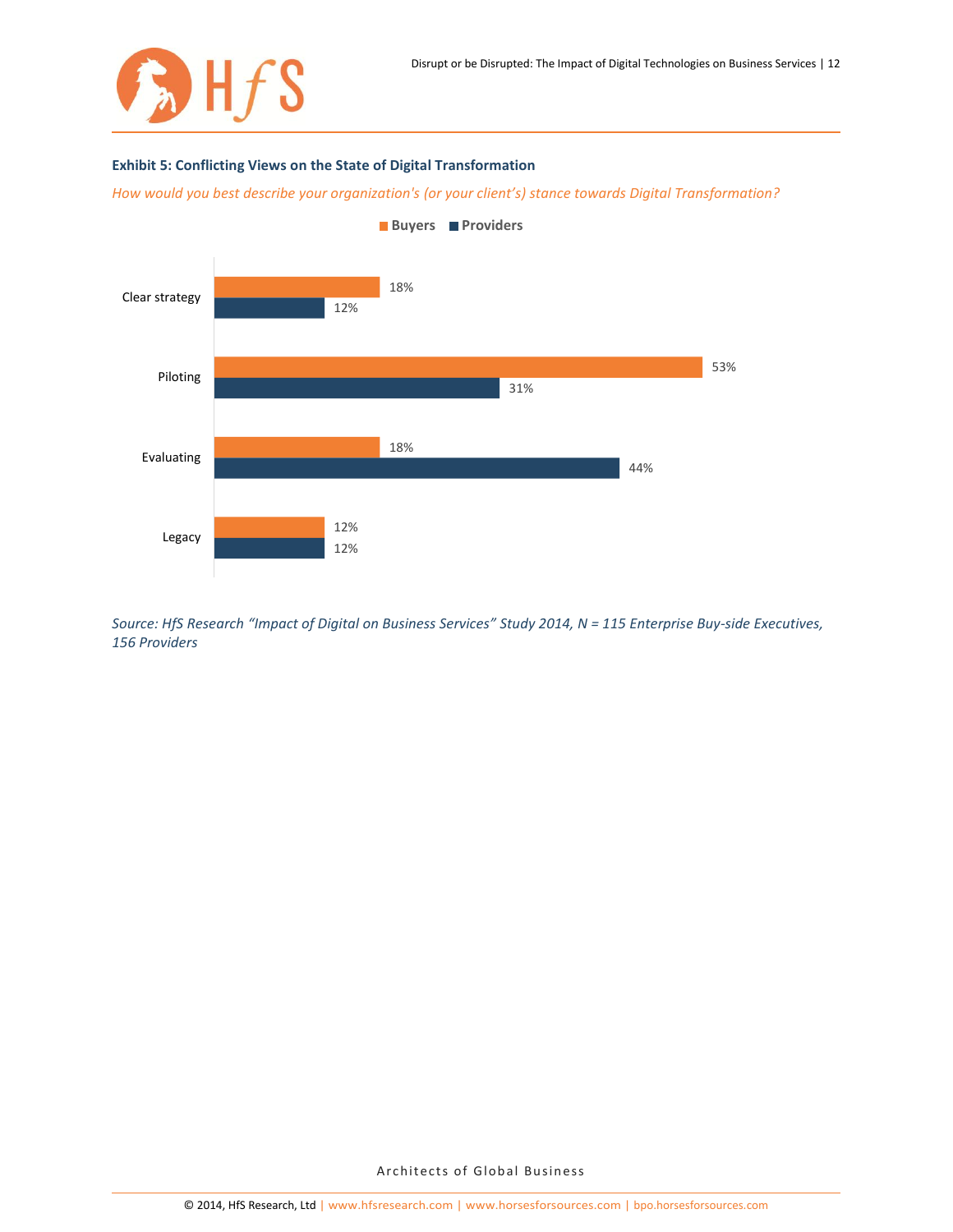

## **Part II: It Is Still Early And Much Work Remains To Be Done**

Despite the initiatives underway to capture the value that process digitization can deliver, it is clear that significant work remains to be done across most enterprises.

### Enterprises Need Clarity Of Leadership Across Business And Technology Lines With Their Digital Approach

**Executive involvement is very high.** Without a doubt, senior leadership has embraced the need to adopt Digital Technologies, and we see widespread involvement among executives in the discussion of the Digital Transformation. Perhaps surprisingly, these executives also remain highly involved in the decision-making process surrounding Digital Technology investments. As shown in Exhibit 6, one in three CEOs (34%) are "highly involved" in the investment decisions regarding these technological solutions. Further, CMOs, COOs, and heads of shared / business services are not simply sitting at the table but half of the time they all but require a signoff as well. While this level of attention is generally good news, we worry that the current level of direct involvement may be creating confusion and actually slowing things down. Too many people need to get up to speed and then make decisions on technical matters. With that in mind, perhaps it is no wonder that the vast majority of enterprises are merely experimenting or piloting today. Making broader progress would likely require a herculean effort regarding buy-in. To be clear, executive support will speed adoption but too much direct involvement by too many functional heads may bog it down.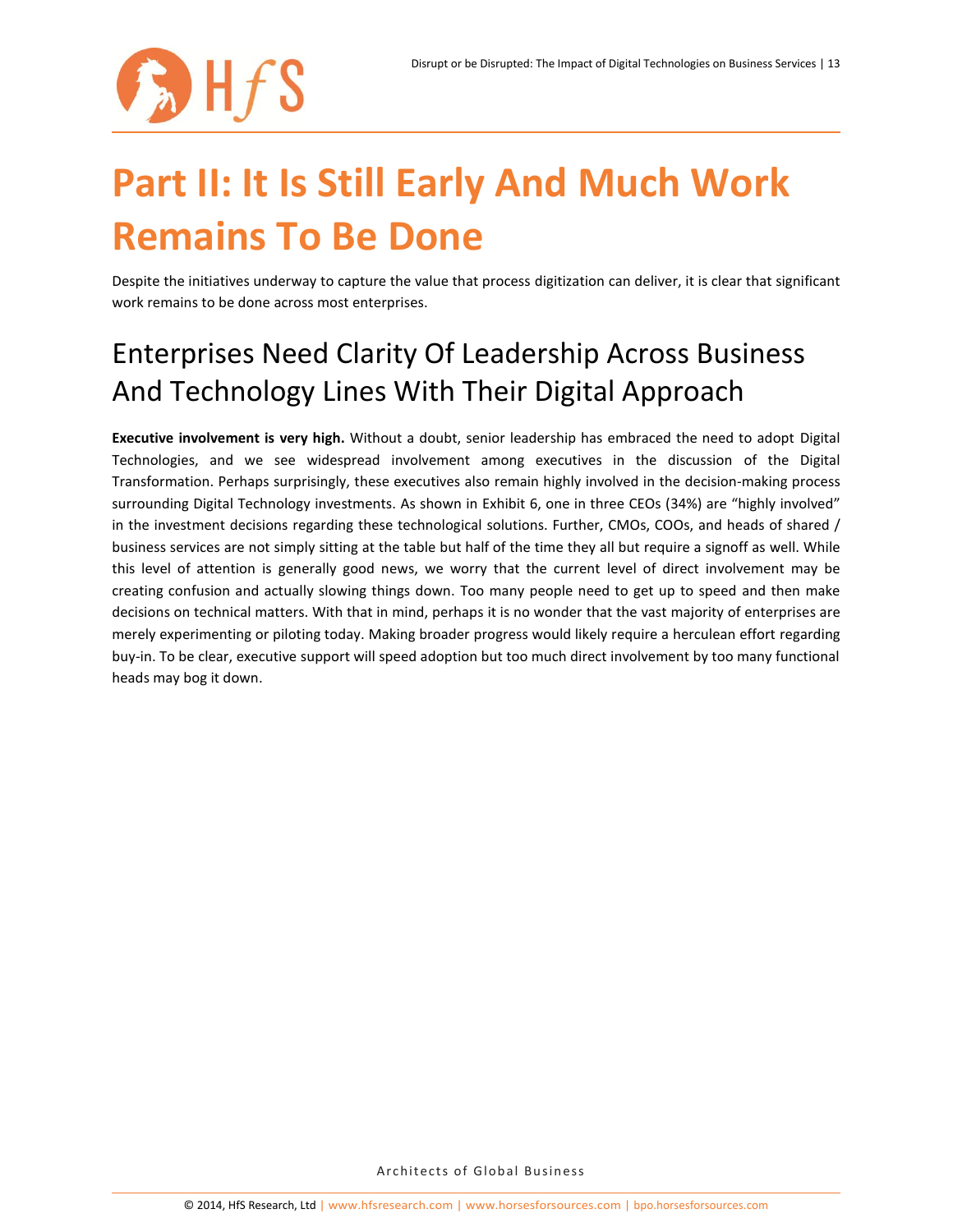

#### **Exhibit 6: Executives Perceived to be "Highly Involved"**

*Within your organization (or your client's), how involved are the following executives in making investment decisions regarding Digital Technology solutions?*



### **Provider Buyer**

*Source: HfS Research "Impact of Digital on Business Services" Study, 2014, N = 115 Enterprise Buy-side Executives, 156 Providers*

**There is an opportunity to free up leadership energy toward Digital Strategy.** Perhaps even more concerning than the breadth of executive-level involvement in technology decisions that enterprise buyers observe, is the level they do not observe. In Exhibit 6, we also plot the percentage of service provider respondents who see executives as highly involved in technology investment decisions. Almost without exception, these providers see even greater involvement on the part of these buyer executives than their counterparts in the enterprises themselves. This indicates that either the enterprise may be better at moving more rapidly when it takes on the work itself or the decision-making process is now so complex that the average enterprise worker no longer has a complete view of which approvals are involved. Either way, it means there is an opportunity for enterprises to streamline their decision-making as they seek to keep up with the rapid pace of change.

**CIOs need to continue reasserting control.** While a broad range of executives is now engaged at the level of technology decisions, it is clear that the CIO plays the most active role. Eight out of ten enterprises report their CIOs are highly involved in technology investment decisions. Furthermore, 81% of service providers report seeing this as well. This indicates that the CIO is the most cited executive. However, it also raises the question of why the CIO is not highly involved the remainder of the time. In short, one of every five CIOs is not seen as being highly involved in investment decisions regarding Digital Technology solutions. One must ask: if they are not present here, how can they possibly be seen as playing a strategic role for the enterprise? One answer might be found in the leader that is the second most often involved – the CFO. At some point, once a solution or platform is selected, the CFO is often in the best position to manage the intersection of technology, strategy and finance and as seen in Exhibit 7 makes the final decision more than one third of the time.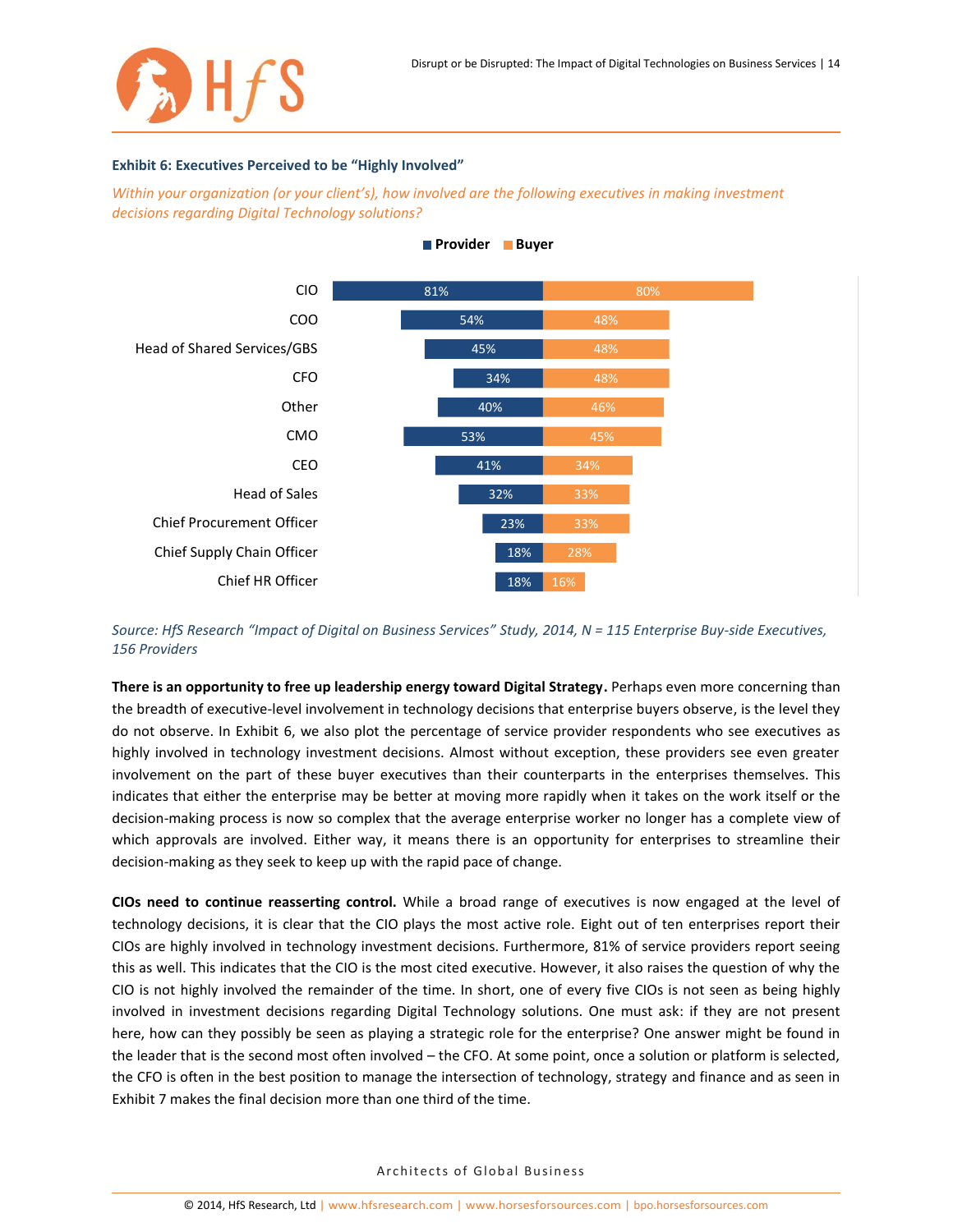### Operational Knowledge Being Ignored

**Embarking on Digital Transformation is still largely a centralized decision.** Despite the leadership and value identified, much of the decision-making regarding Digital Transformation is being done in a vacuum. More than one in four (29%) enterprises indicated that shared services managers had no influence in determining what was ready and viable for change, as seen in Exhibit 7. Further, 52% of respondents indicated that their outsourcing service provider has limited or no influence when determining the readiness of processes to transform. While not as drastic, a similar trend is seen across the involvement of consulting partners. One in three (35%) is not playing an influential role. In short, while the broad value may be seen clearly, one wonders if they are truly identifying the correct applications and needs. Rather than involving every executive across the C-suite, enterprises are advised to create cross-functional teams that also branch across titles and roles and involve those who have day-to-day responsibility for the activities undergoing change.

### **Exhibit 7: Responsibility for Determining Digital Transformation Readiness**

*Who in your organization makes the determination of which processes are most ready / viable for the Digital Transformation?*



*Source: HfS Research "Impact of Digital on Business Services" Study 2014, N = 115 Enterprise Buy-side Executives*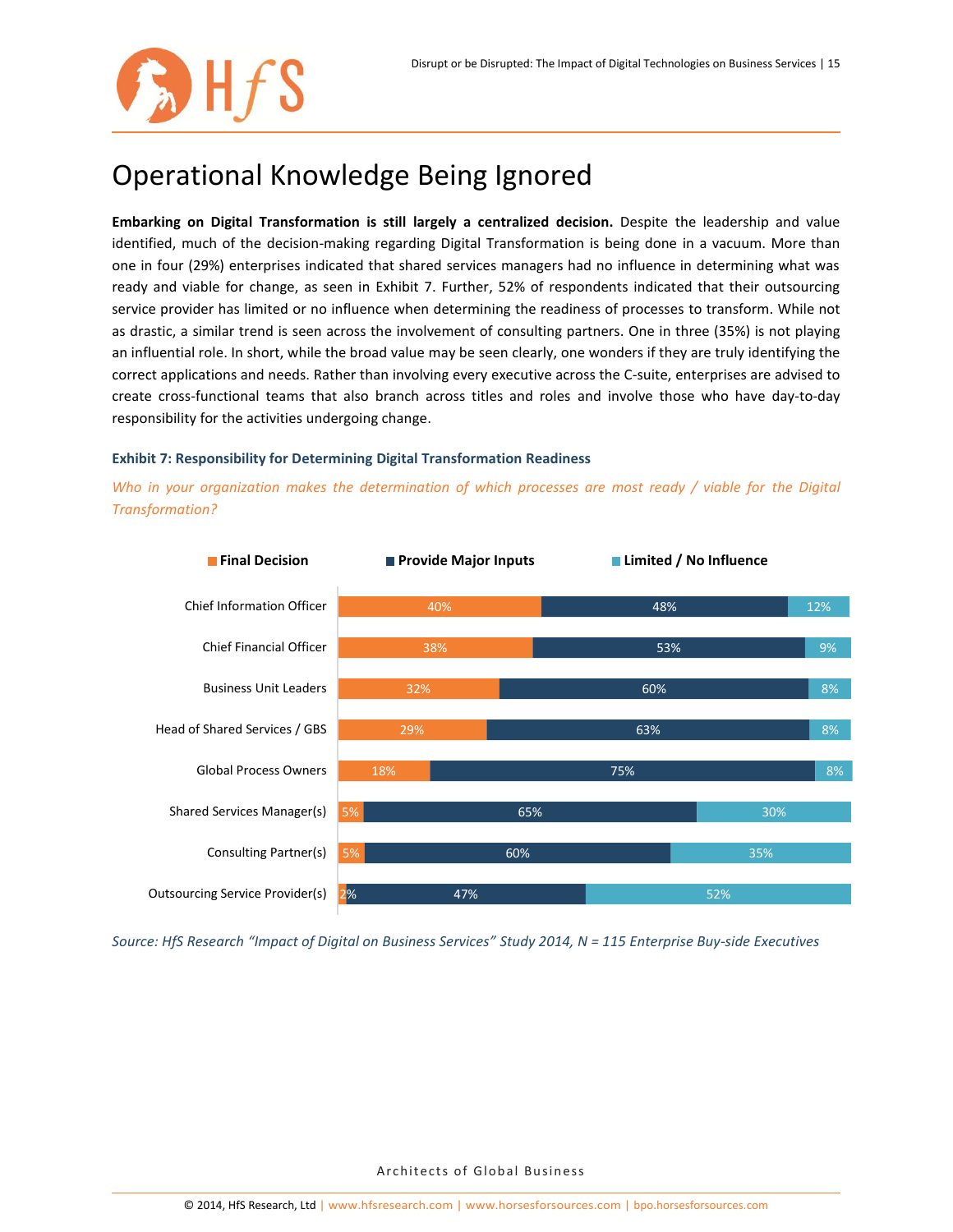

## Enterprises Are Already Investing Heavily, But Many See The Need To Invest More

**Approximately 25% of respondents identify heavy investment today.** When asked about the level of their organization's current investment across four types of enabling technologies, roughly one in four large enterprise respondents indicated they were seeing heavy investments today, with the greatest activity in mobility and analytics. Furthermore, over 40% of respondents felt that the amount being invested regarding analytics was about right, as seen in Exhibit 8.

**Mobility may see greater demand.** Within the same question, respondents were also given the option to indicate areas where some investment was occurring but where they felt it was not enough. More than two out of five respondents (41%) indicated they wanted to see more investment around mobility. That is nearly 50% greater than those who felt it was just about right, and this indicates some pent-up demand. Given responses to an earlier question, this is more likely to occur in areas targeting customers and partners than in areas targeting internal employees.

**Cloud still lacks visibility to some in the enterprise.** While roughly a third of respondents indicated they saw some but not enough investment in cloud technologies, half that number indicated they saw minimal or no investment. This may highlight the need for more clarity regarding the value of cloud to enterprise efforts surrounding Digital Transformation. Cloud based solutions are often the way these new technologies are delivered, and by embracing this approach, many enterprises would benefit from the shift of resources away from legacy infrastructure. However, without broader understanding, this may not occur.

**Exhibit 8: Investment Approach to Digital Technologies for Enterprises with Revenue above \$10 Billion**

*What are your organization's current investment approaches towards the following Digital Technologies?*



*Source: HfS Research "Impact of Digital on Business Services" Study 2014, N = 115 Enterprise Buy-side Executives*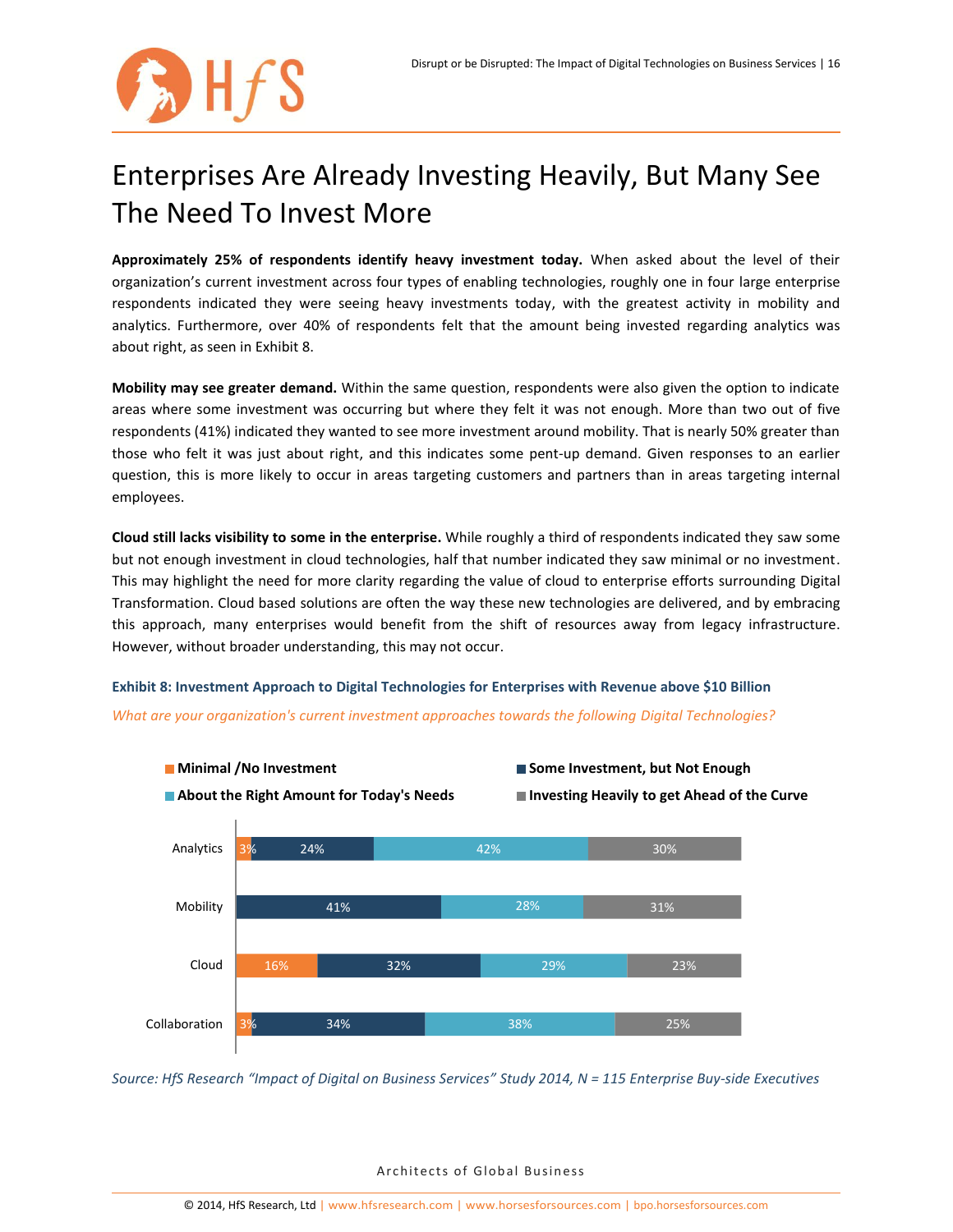

# **Part III: Most Enterprises Have Faith In Their Capabilities To Derive Benefits From Digital**

Given the depth and breadth of support for the potential benefits of Digital Technologies, coupled with the steps enterprises have taken to put the required people and processes in place, it is evident that enterprise investments will likely rise in the coming years. To obtain a better sense of where leading adopters are likely to direct their investment, we again turn to the survey data to understand the current and future implementation strategies.

**A majority of enterprises believe they have some of the right talent in place.** More often than not, enterprise buyers believe in the ability of their talent to derive benefits from Digital Technologies. As seen in Exhibit 9, 67% of respondents believe in the capability of their talent to derive benefits from analytics and Big Data tools. Furthermore, when segmented by company size, over three quarters of large enterprises (77%) believe in the capabilities of their talent. Conversely, just slightly more than one in ten respondents believe the existing talent within their enterprise is highly *incapable* of deriving benefits from these technologies. In total, right or wrong, we expect this sentiment to translate into organizations looking to train and retool their current employee base to make better use of these technologies.

### **Exhibit 9: Capability of Benefiting from Digital Technologies**





*Source: HfS Research "Impact of Digital on Business Services" Study 2014, N = 115 Enterprise Buy-side Executives*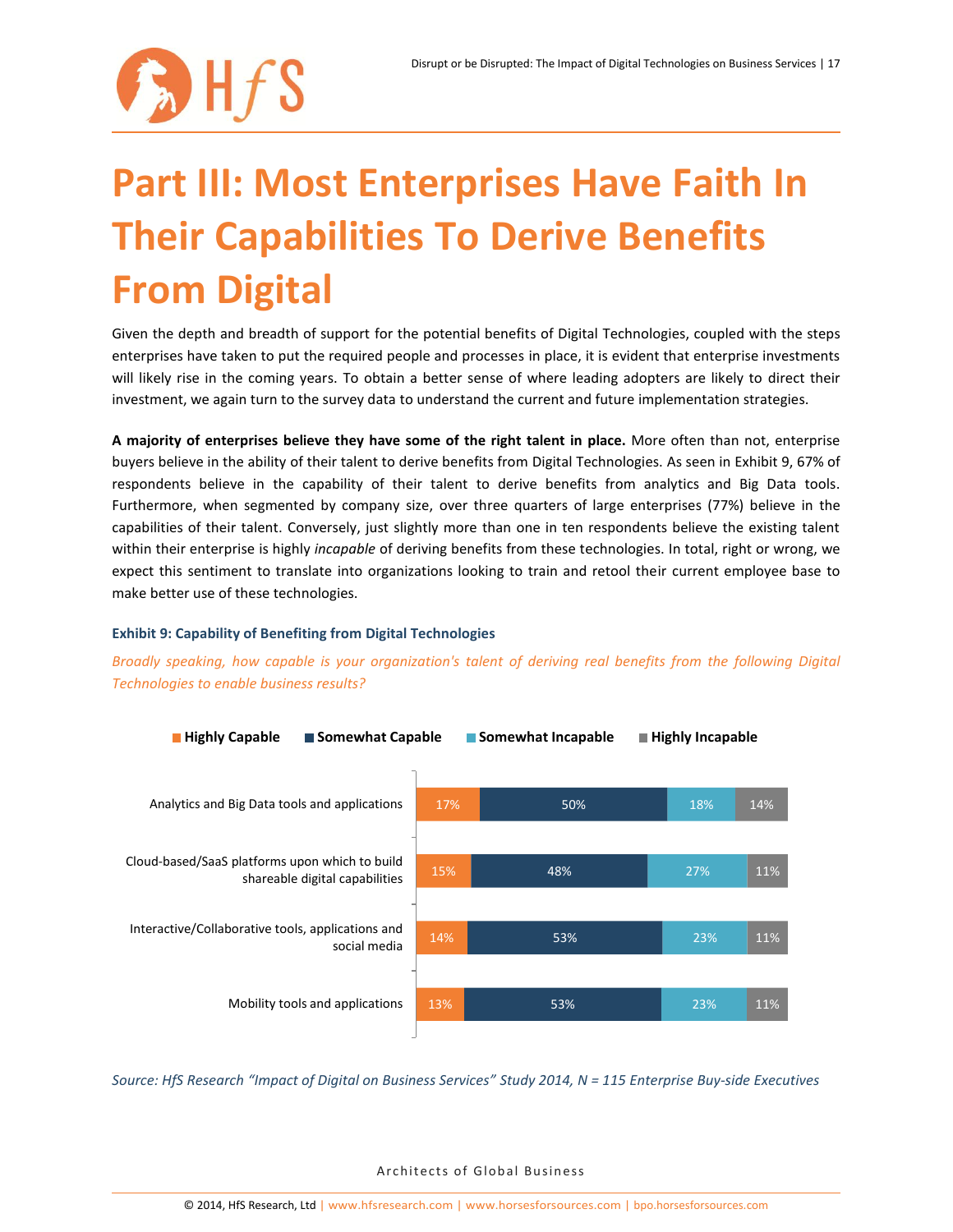

**However, a technology gap exists.** Though enterprise respondents are relatively bullish on the capabilities of the leadership and talent they have in place to enable real business results from new technologies, they are less optimistic regarding the actual technologies they currently employ. As the data in Exhibit 10 highlights, only about half of those surveyed felt their organization's adoption of analytic, mobility, and collaboration technologies was mature. Further, less than a third (31%) saw their adoption of cloud as mature and one in four (24%) saw their adoption of cloud as very immature. In short, while there is a belief the talent is in place, there is also a belief that more maturity around technology is needed.

### **Exhibit 10: Maturity of Organizations' Adoption of Digital Technologies**

### *How mature is your organization's adoption of the following Digital Technologies to enable real business results?*



### *Source: HfS Research "Impact of Digital on Business Services" Study 2014, N = 115 Enterprise Buy-side Executives*

While there is every indication that the majority of enterprises are ready and willing to adopt Digital Technologies to drive business change, the challenge for these enterprises will be deciding how to deploy these new tools. Given the belief in the capabilities of the existing staff, they may be inclined to rely on in-house personnel rather than tapping those who may have greater experience with the emerging technology but reside outside their own walls. In HfS's opinion, this would be a mistake. While the importance of these technologies justifies the added cost of maintaining skilled staff who understand them, the speed at which they are developing and the breadth of change also demand reliance on outside advisors who focus on these technologies day in and day out.

### Shared Services Benefiting In Digitally Unique Ways

Diving deeper into the application of Digital Technologies, we see a strong appreciation for the utilization of these emerging tools across shared services, GBS, and outsourcing. At times, the benefits of and demand for Digital Technologies in these areas are surpassing those in the broader enterprise.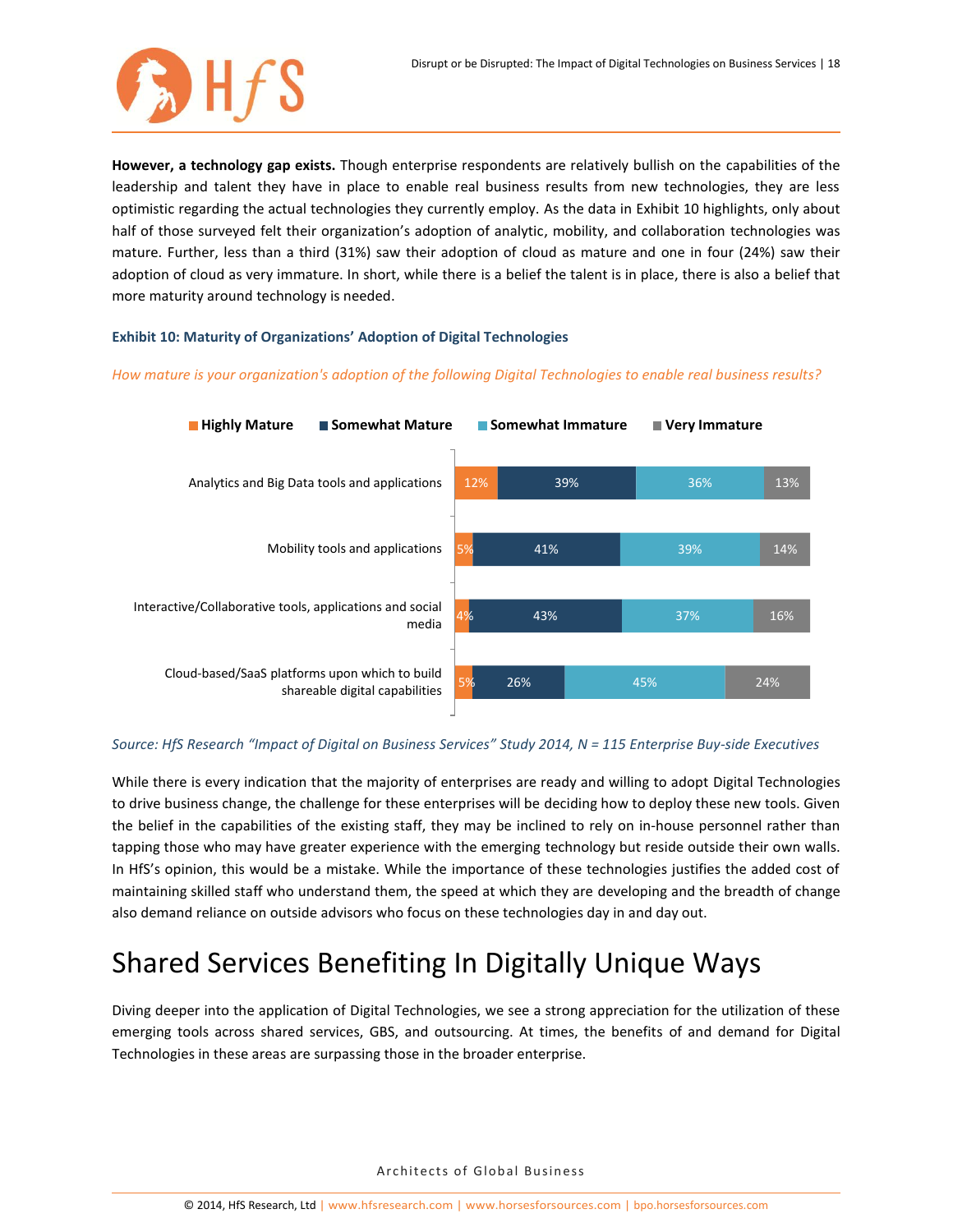

**Digital Technology impacts the management of services in positive ways.** In Exhibit 11, we explore the impact that Digital Technology is having on the management of shared services, GBS, and IBS programs. Sixty percent of respondents indicate an extensive or moderate impact from the use of analytics to manage these services, and at least half of respondents saw the same for the other three categories as well. Again, in general, mobility trailed its technological peers a bit but still registered as an important aspect of the Digital approach today. In fact, 25% of respondents indicated these mobile tools were having an extensive impact – a higher percentage than those who indicated the same for interactive tools.

### **Exhibit 11: Impact of Digital Technology on Managing Shared Services and Outsourcing**

*How much impact are the following Digital Technologies having on how you are currently managing your shared services / GBS and outsourcing programs?*



### *Source: HfS Research "Impact of Digital on Business Services" Study 2014, N = 115 Enterprise Buy-side Executives*

**Impact of Digital on shared services greater than that of impact on overall enterprise.** While respondents anticipated a general increase in the impact of Digital Technologies on their enterprise, they were downright bullish regarding the impact of these technologies on the shared services and outsourcing programs in the next couple of years. For example, as seen in Exhibit 12, 59% expect an extensive impact on marketing and a full 85% expect a moderate to extensive impact across the category of sales/customer service and CRM. Furthermore, this optimism is spread across the board, with one in three respondents seeing an extensive impact from Digital Technology on HR services and another third seeing a moderate impact there as well. In short, expect the levels of demand for and activity regarding these technologies to both broaden and rise.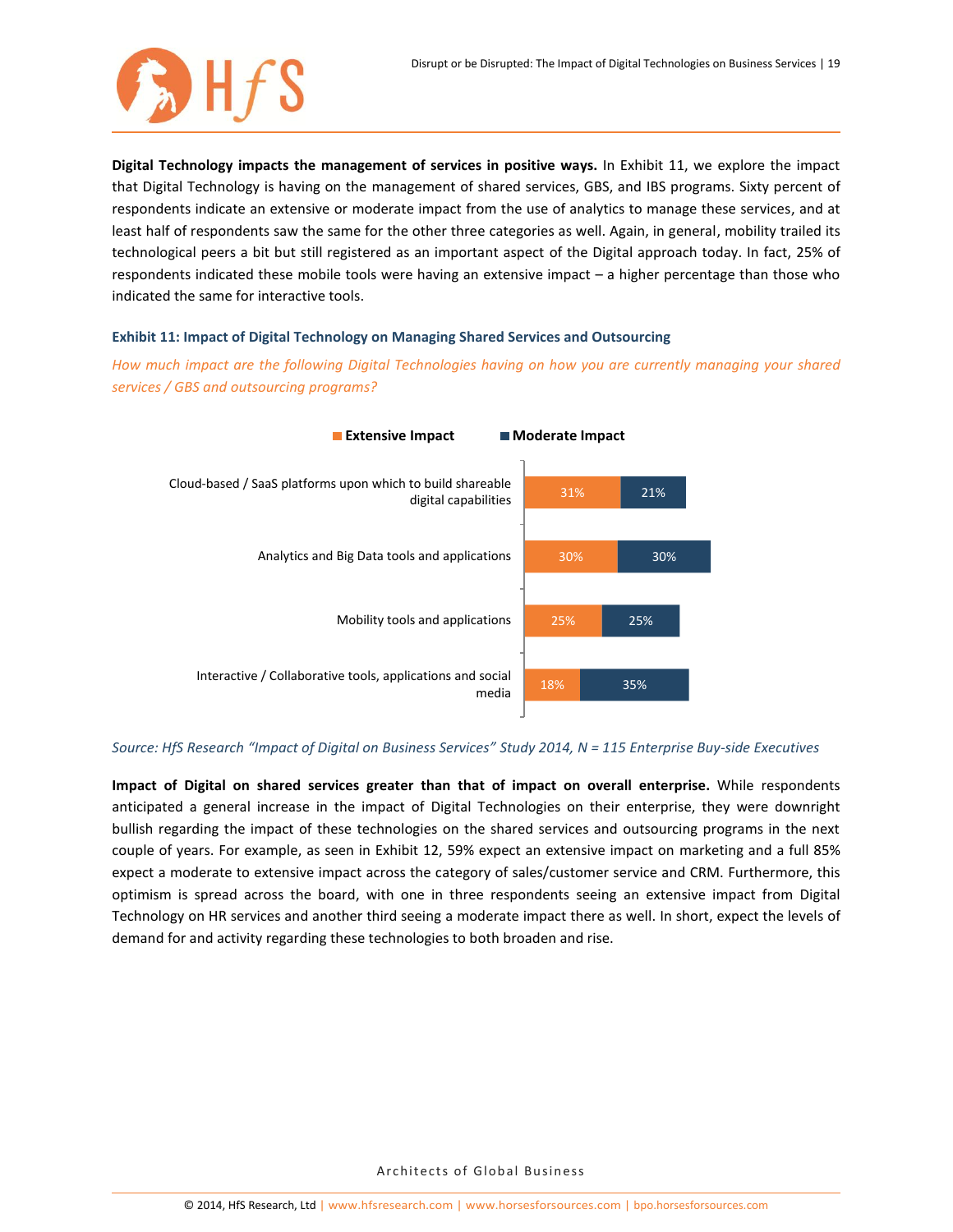

#### **Exhibit 12: Impact of Digital Technology on Business Services within Shared Services and Outsourcing**

*How much impact will Digital Technologies have on the following business services within your shared services / GBS / outsourcing programs in the next 2-3 years?*



*Source: HfS Research "Impact of Digital on Business Services" Study 2014, N = 115 Enterprise Buy-side Executives*

### Service Governance Teams Strong In Tactical Execution, But Falling Short With Creative Thinking And Changing Old Habits

**Good at Process and Value but not Creativity or Change.** When we asked respondents to indicate the effectiveness of governance across their shared services, we saw a general ambivalence across a majority of Digital Transformation skills. However, there were a few areas that shone brighter than others, and a few that trailed behind. In general, shared services organizations were better at convincing their leadership of the value of digital overall as well as the value received in executing transactions. However, they lagged significantly in empowering creative thinking or enabling effective change.

*"We recognize how important it is to get our act together with our Digital strategy, but we struggle with change – we always struggle with change. Our staff are capable, but too often want to focus on the way we've always done things, as opposed to exploring new ideas and opportunities."*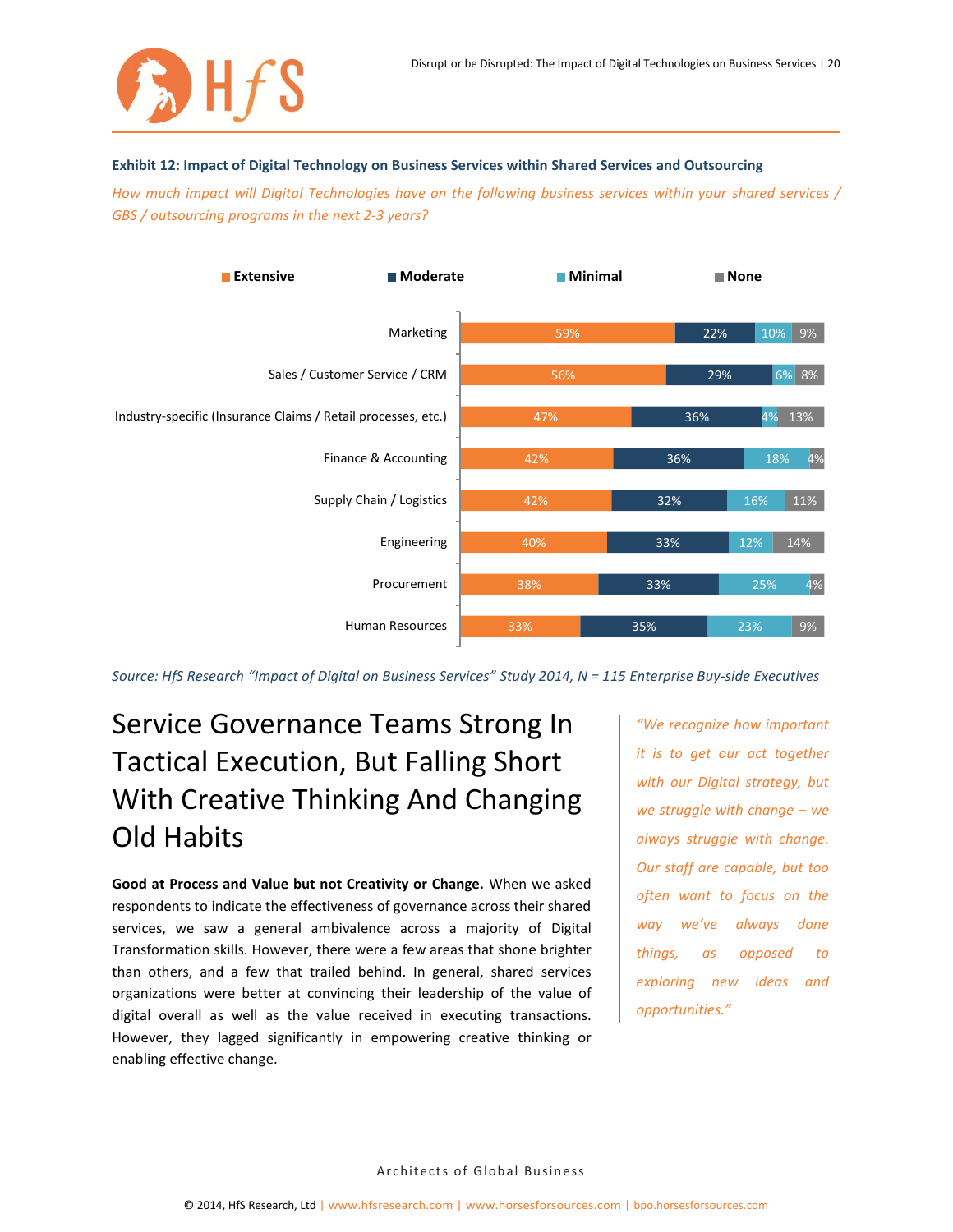

As one shared services leader for a major consumer packaged goods enterprise pointed out, *"We recognize how important it is to get our act together with our Digital strategy, but we struggle with change – we always struggle with change. Our staff are capable, but too often want to focus on the way we've always done things, as opposed to exploring new ideas and opportunities."*

#### **Exhibit 13: Effectiveness of Shared Services and Outsourcing in Executing Digital Transformation**

*With regard to Digital Transformation, how effective are your current internal services governance/shared services/GBS/outsourcing governance teams in the following areas?*



### *Source: HfS Research "Impact of Digital on Business Services" Study 2014, N = 115 Enterprise Buy-side Executives*

**The greatest impediment to adoption in large enterprises is the lack of process integration across internal and external providers.** While the value of adopting Digital Technologies is clear, there are still significant barriers that must be overcome. When we looked at responses from companies with revenues greater than \$10 billion, the most notable impediment was organizational challenges within the adopting enterprise. In short, this is not a problem of technology deployment but one that exists at the intersection of people and processes.

Simply put, if organizations are to realize the full benefits of Digital Technologies, they must be more than aspirational in their actions. Success will require retooling relationships that span internal shared services and business units, in addition to external providers, to smooth adoption and increase the benefits that these new Digital Technologies can provide. The more integrated processes are across operational delivery frameworks, the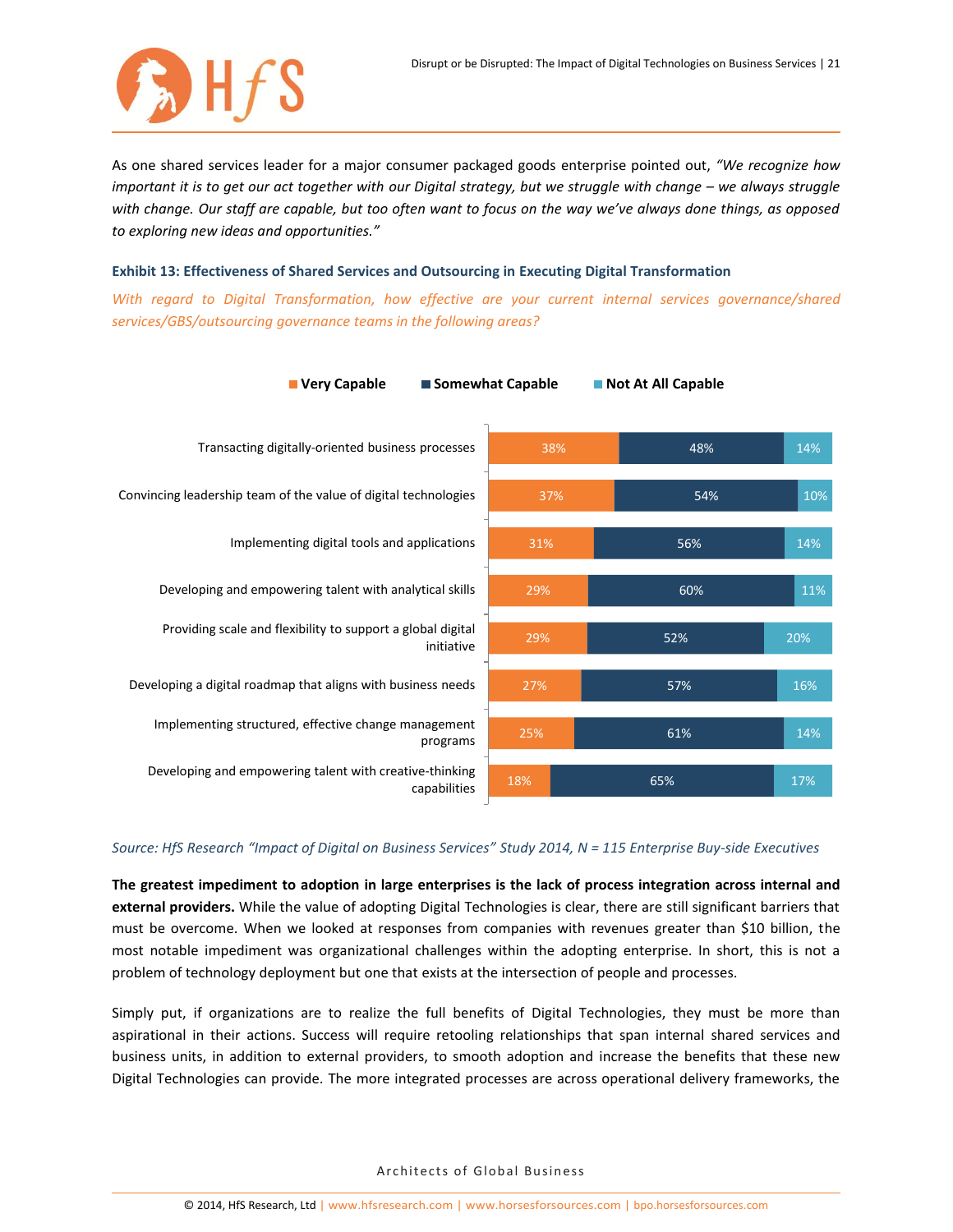

more realistic it is to align processes with new technology solutions and set desired business outcomes that can be achieved.

According to one business services leader at a Fortune 500 healthcare organization, *"We're finding a lot more success putting technology-driven business initiatives, such as analytics and mobility, under the purview of our global process owners. This way they can assess where the gaps are in both process workflow and skillset availability across our business services organization."*

**Exhibit 14: Major Impediments to Adopting Digital Technology for Enterprises with Revenue above \$10 Billion**

*Which of the following are significant impediments to the adoption of Digital Technologies?*



*Source: HfS Research "Impact of Digital on Business Services" Study 2014, N = 115 Enterprise Buy-side Executives*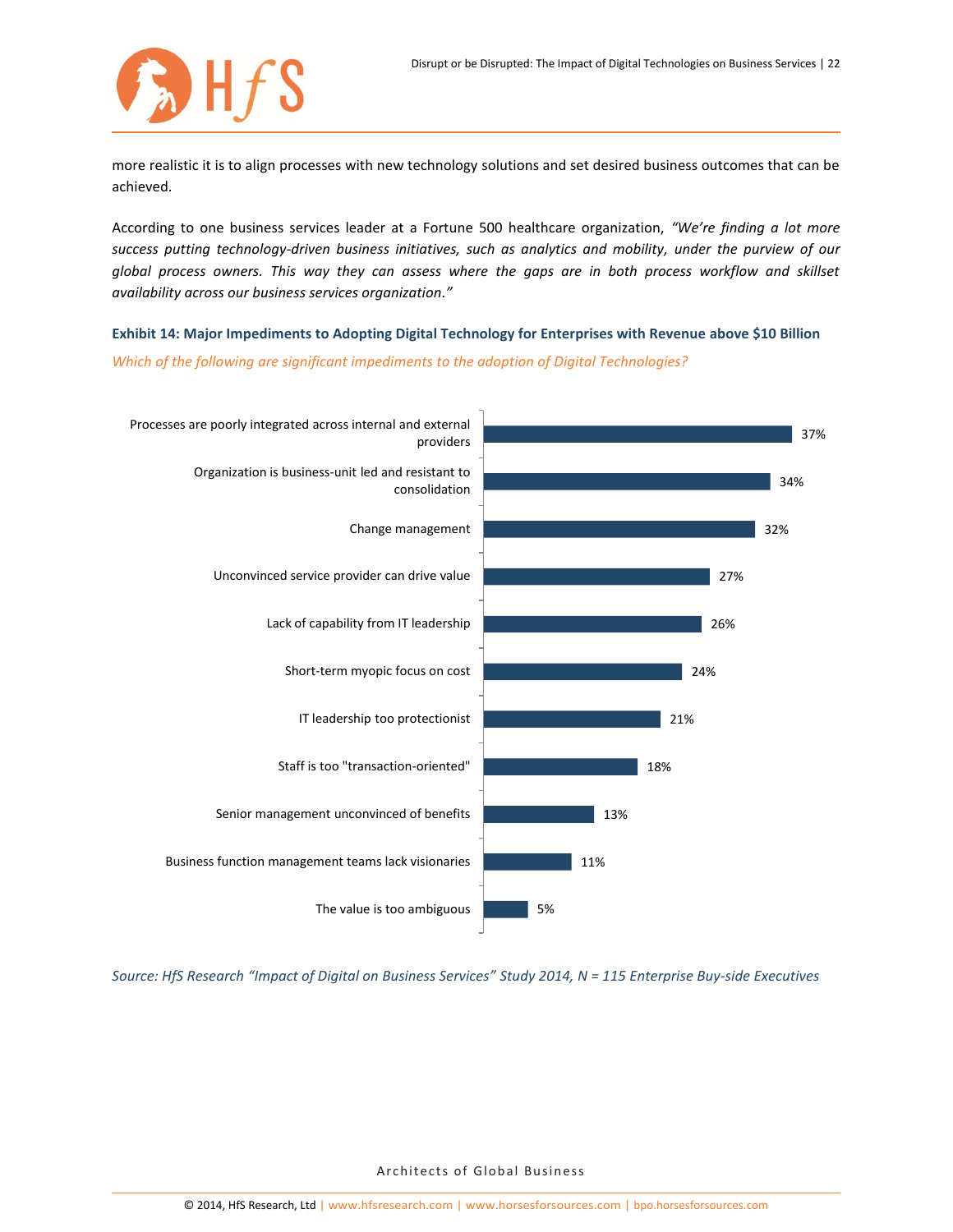

## Enterprises Under Estimate The Level Of Outside Help They Will Likely Need

**Respondents seem to have a vague idea where to direct resources**. When asked to indicate where they expected to make direct investments over the next two years as they embrace Digital Transformation, internal shared services topped the list with 39% of respondents indicating extensive levels of activity. This was followed closely by investments in global business services/integrated business services models at 38%. However, when asked more specifically about how those investments might be made, such as informal training, the use of outside providers, or even the development of change management programs, there was some ambiguity. Perhaps most concerning, only roughly one in five (21%) will be investing extensively in developing a change management program to reorient staff, as seen in Exhibit 15. In short, enterprises expect their current talent pools to get up to speed and embrace these emerging new technologies largely on their own, without the benefit of robust change management.

### **Exhibit 15: Where Investments in Digital Transformation Will Occur In the Next Two Years**

*How extensively do you expect your organization to invest in the following actions to embrace Digital Transformation in the next 2 years?*



*Source: HfS Research "Impact of Digital on Business Services" Study 2014, N = 115 Enterprise Buy-side Executives Key Takeaways*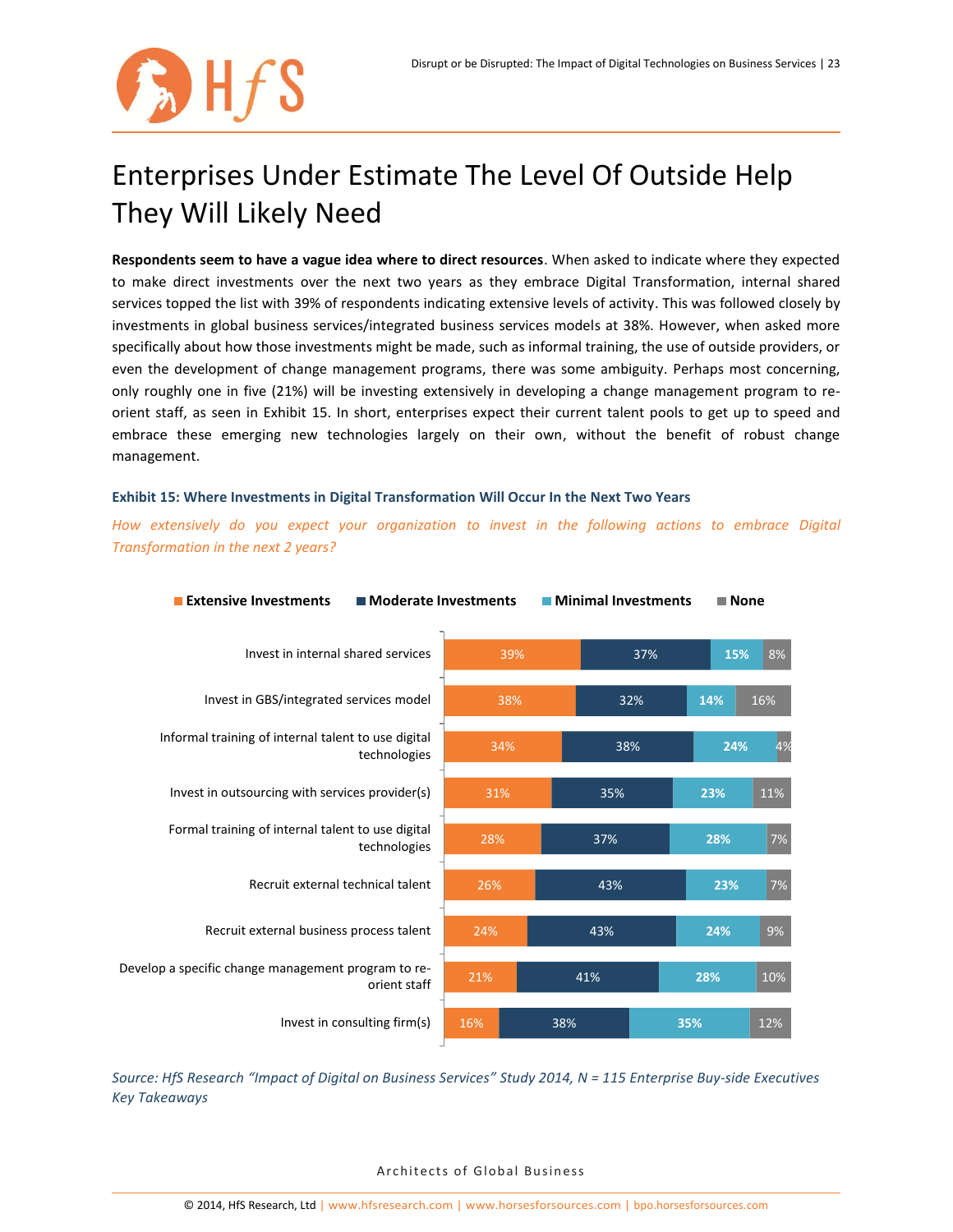

- **» Digital disruption is very real.** The results are unanimous. Every respondent surveyed agrees that Digital Technologies are fundamentally changing the way entire industries operate.
- **» Adoption is fueled by a need to gain better insight and improve competitiveness as well as lower cost.**  While cost reduction, a perennial favorite, appears to be a leading impetus for Digital Technology adoption, respondents indicated that their first and third drivers were the need to gain better insight into operations and customers, respectively. Further, respondents identified the fourth most important driver as the need to integrate activities across internal and external services.
- **» Impact is anticipated to be broad.** While investments in Digital Technologies directed at improving sales and customer experience will continue to lead the way, such activities will broaden to include every area of business services, including former laggards such as engineering and HR.
- **» Enterprises believe they have the talent, if not the technology, to compete.** Rightly or wrongly, while readily admitting the current state of technology adoption falls short, enterprises are reluctant to say they do not have the right talent pool to implement these changes.
- **» Enterprises risk wasting investment when they look to do it all themselves.** With tremendous excitement evident regarding the impact of Digital Technologies, enterprises can be forgiven for wanting to implement this all by themselves. However, doing so could put them at significant risk. As with any emerging technology, experienced practitioners are in short supply. While a majority believes it has some of the necessary talent, only a handful sees their teams as very capable in this regard. Utilizing third-party providers and consultants is likely the best way to augment talent quickly and at a reasonable cost.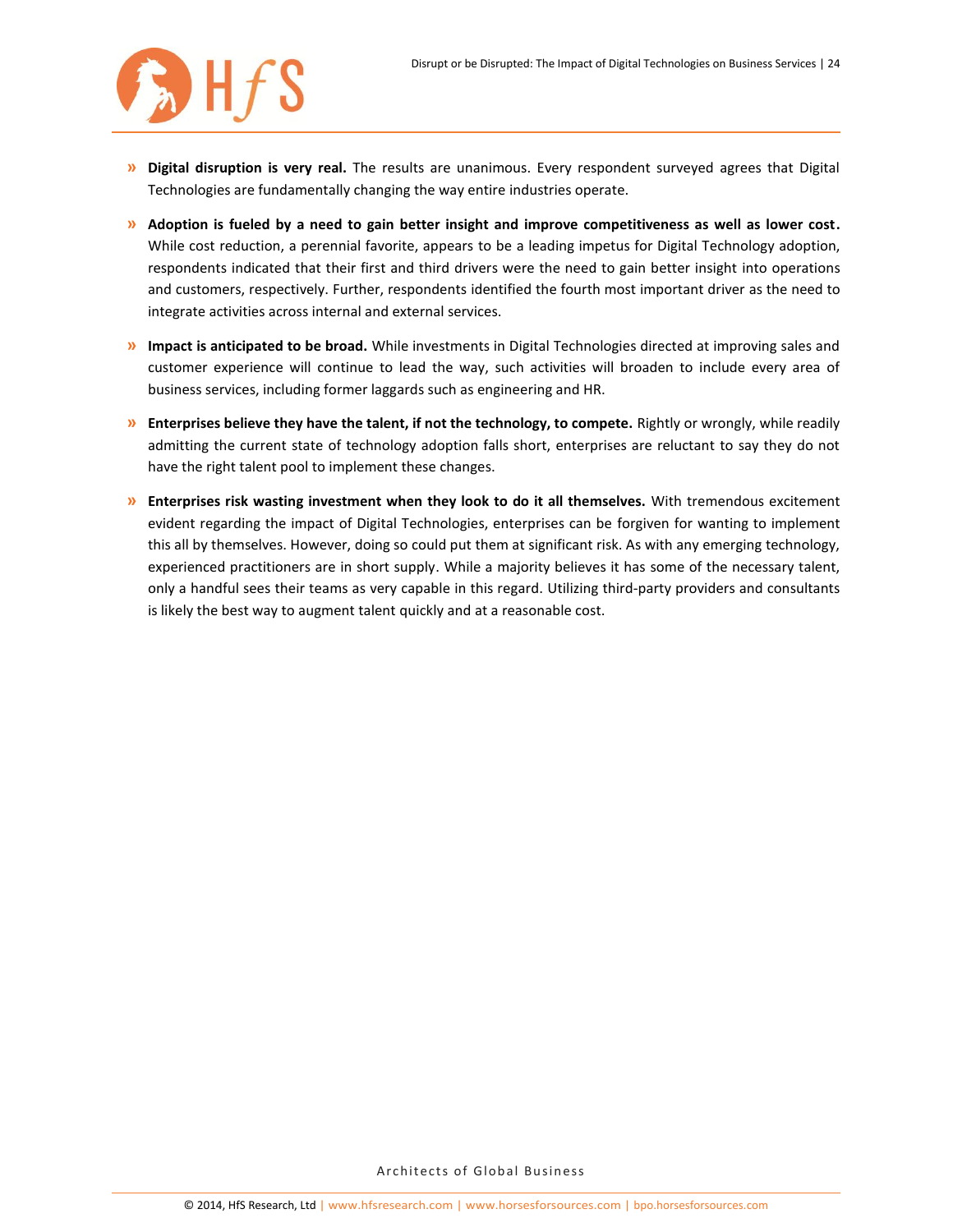

## **About the Authors**

### Ned May



Ned is Senior Vice President of Research and a member of the research leadership team at HfS. His remit is to develop and inspire cutting edge research focused on the technology enablement of business services. His coverage areas include IT Services, BPO, enterprise mobility and media strategies. As a senior adviser to IT and business executives, Ned recognizes the characteristics of emerging market leaders and sees nothing but great opportunity for HfS in the coming years.

With nearly 20 years of broad strategy experience Ned combines a love of long-term thinking with a strong appreciation for the challenges of ensuring daily excellence in

execution. Over the years, he has not only helped hundreds of clients navigate and capitalize on changing landscapes, but along the way has led diverse research teams and launched and run new products often aimed at directly cannibalizing existing offerings.

Ned comes to HfS from research firm Outsell where as a Practice Leader he grew and served the company's largest strategic accounts across the media and publishing industries. He also oversaw the firm's cross industry research that served the industry's leading technology suppliers. While at Outsell Ned oversaw the development of an interactive online benchmarking tool serving executive management and authored many groundbreaking studies including ones on the impact of emerging technologies, the evolution of business information, and the new opportunities presented by mobile interfaces.

Widely quoted in the global press, Ned has been a regular speaker across a broad range of leading industry events. He has also appeared on PBS's Nightly Business Report and FOX Business.

Prior to joining Outsell, Ned ran the Worldwide IT Services research program at IDC where he covered the largest global players in the midst of the emergence of offshore outsourcing and utility computing. While at IDC Ned was also responsible for the creation of their Worldwide Quarterly Services Tracker- a product which continues to this day.

In his spare time Ned enjoys a wide range of outdoor activities with his wife and three kids. In the winter you'll often find him skiing in the White Mountains while in the summer he'll be swimming and sailing in the cool waters off of Maine.

Ned can be reached at [ned.may@hfsresearch.com.](mailto:ned.may@hfsresearch.com) Follow him on Twitter: [@nedmay](https://twitter.com/nedmay)

To learn more about HfS Research, please email [research@HfSResearch.com.](mailto:research@HfSResearch.com)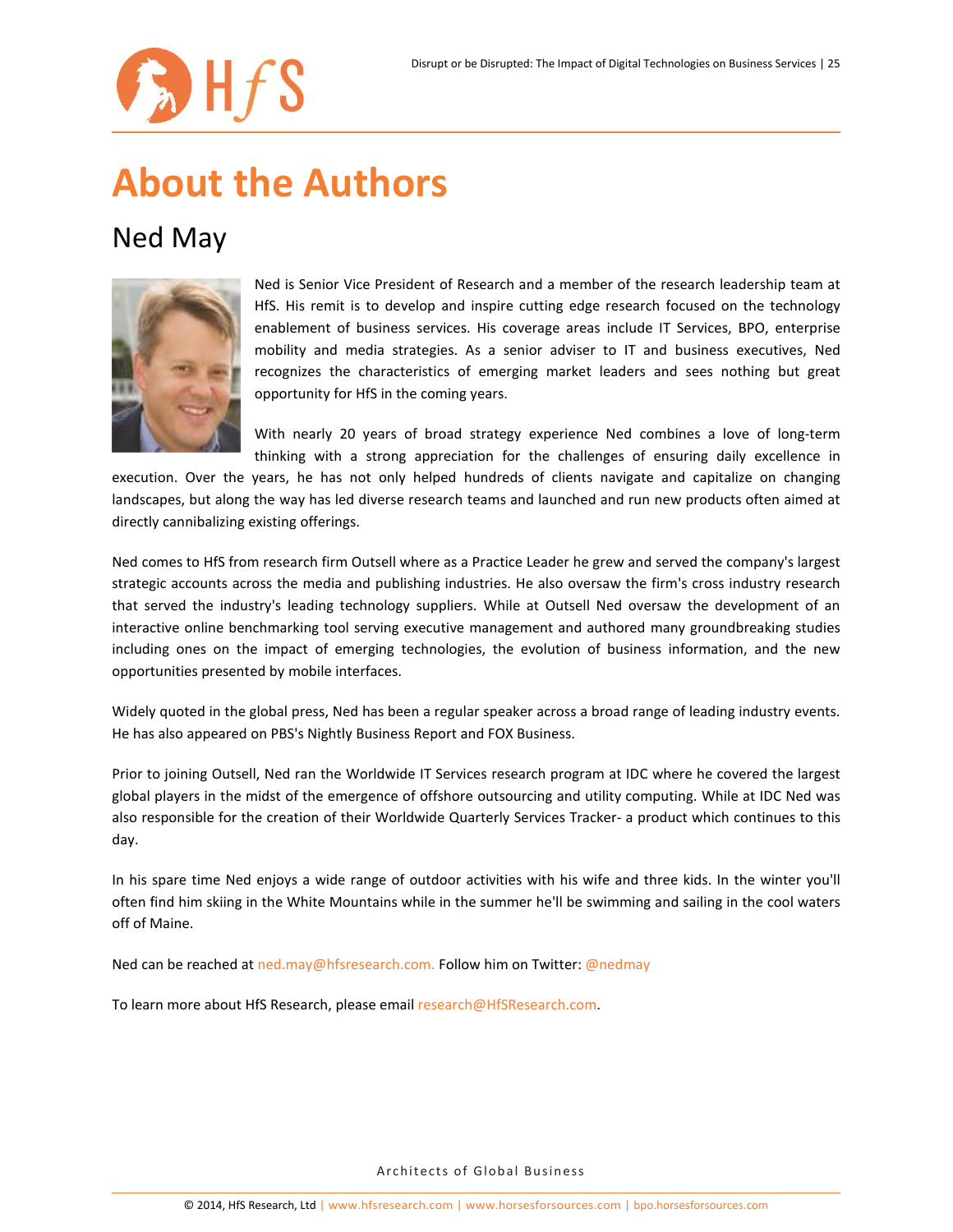

### Phil Fersht



Phil Fersht is President and CEO of leading global analyst authority, HfS Research. He is an acclaimed author, analyst and visionary in Global Business Services, the Digital Transformation of enterprise operations and talent development strategies.

Fersht founded HfS Research in early 2010 and has overseen the growth and development of the organization to become the leading analyst authority and knowledge community for global business services. He is also author and creator of the most widely-read blog in the global services industry, entitled "[Horses for](http://www.horsesforsources.com/)  [Sources](http://www.horsesforsources.com/)" and now entering its eighth year with over a million visits per year

across the globe. He was named "Analyst of the Year 2011" by the [Institute of Industry Analyst Relations \(IIAR\),](http://analystrelations.org/2011/10/21/iiar-analyst-of-the-year-winners-2011-announced/#more-3306) winning the premier analyst award for a second successive year - the most coveted global award for industry analysts in technology and services industry.

Over the past 18 years, Fersht has lived and worked extensively in Europe, North America and Asia, where he has advised on hundreds of operations strategy, outsourcing, and global business services engagements. At HfS, he directs and contributes to the firm's research, advisory and global knowledge community, which today totals over 150,000 professionals and is served by a global analyst team across North America, Europe and Asia/Pacific.

During his career, Phil Fersht has worked at Gartner Inc. (AMR Research), directing the firm's BPO and IT Services practices and served as market leader for Deloitte Consulting's BPO Advisory Services, where he led numerous outsourcing and offshoring advisory engagements with Fortune 500 enterprises. He also worked for outsourcing consultancy Everest Group, where established the company's BPO research practice. Phil began his career at IT analyst IDC where worked in the firm's European, US and Asia/Pacific operations.

Under his leadership at HfS, HfS Research was named first in rising influence among leading analyst firms, according to the 2013 Analyst Value Survey, and second out of the 44 leading industry analyst firms in the 2013 Analyst Value Index. In 2012, the International Institute of Analyst Relations (IIAR), the premier body of analystfacing professionals, awarded HfS research analyst industry's Most Innovative Analyst Firm in 2012.

Fersht contributes regularly to media such as Wall St Journal, Business Week, Economist, The Times of India and CIO Magazine and is a regular keynote speaker at major industry events, such as NASSCOM, Sourcing Interests Group and the HfS Blueprint Sessions.

Fersht received a Bachelor of Science, with Honors, in European Business & Technology from Coventry University, United Kingdom and a Diplôme Universitaire de Technologie in Business & Technology from the University of Grenoble, France. He also has a diploma from the Market Research Society in the United Kingdom.